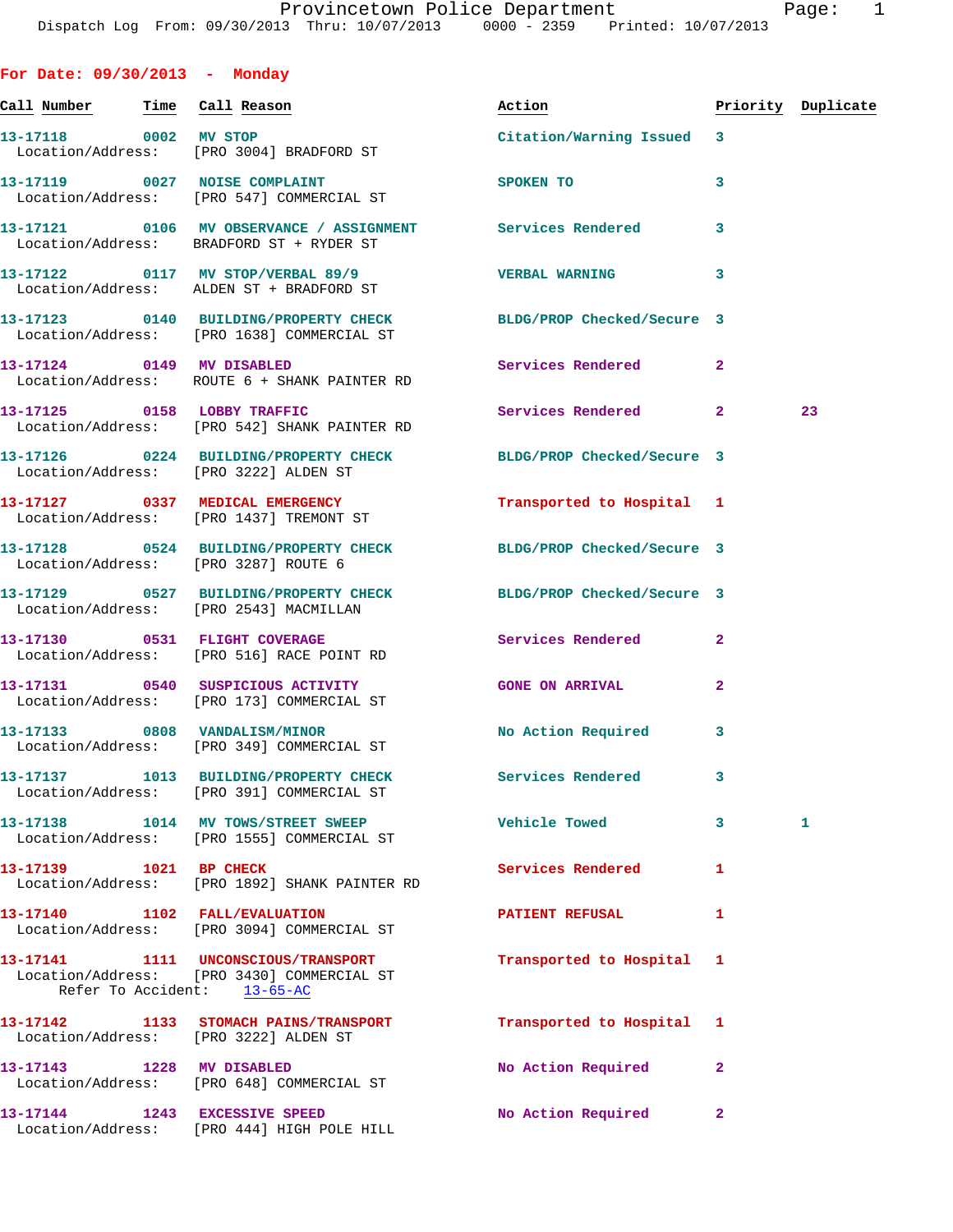Dispatch Log From: 09/30/2013 Thru: 10/07/2013 0000 - 2359 Printed: 10/07/2013

|                                                        | 13-17145 1313 AT HIGH SCHOOL<br>Location/Address: [PRO 569] WINSLOW ST                                            | Services Rendered          | 3                       |
|--------------------------------------------------------|-------------------------------------------------------------------------------------------------------------------|----------------------------|-------------------------|
|                                                        | 13-17147 1338 PARK, WALK & TALK<br>Location: [PRO 3431] LOPES SQUARE                                              | Services Rendered          | $\overline{2}$          |
|                                                        | 13-17146 1403 TRAFFIC CONTROL<br>Location/Address: [PRO 175] COMMERCIAL ST                                        | <b>Services Rendered</b>   | 3                       |
|                                                        | 13-17148 1511 PARK, WALK & TALK<br>Location/Address: [PRO 2577] BRADFORD ST                                       | Services Rendered          | $\mathbf{2}$            |
| 13-17149 1521 MV STOP<br>Location/Address: BRADFORD ST |                                                                                                                   | Citation/Warning Issued 3  |                         |
| 13-17150 1530 COMPLAINT                                | Location/Address: WINSLOW ST + JEROME SMITH RD                                                                    | Services Rendered          | $\mathbf{3}$            |
| 13-17151 1532 MV STOP                                  | Location/Address: KENDALL LN + BRADFORD ST                                                                        | Citation/Warning Issued 3  |                         |
| Location/Address: COMMERCIAL ST                        | 13-17152 1544 PARK, WALK & TALK                                                                                   | <b>Services Rendered</b>   | $\mathbf{2}$            |
| 13-17153 1547 MV STOP                                  | Location/Address: HOWLAND ST + BRADFORD ST                                                                        | Citation/Warning Issued 3  |                         |
|                                                        | 13-17154 1610 MV OBSERVANCE / ASSIGNMENT Services Rendered<br>Location/Address: [PRO 391] COMMERCIAL ST           |                            | 3                       |
| 13-17155 1619 MV STOP                                  | Location/Address: [PRO 58] BRADFORD ST                                                                            | VERBAL WARNING 3           |                         |
| 13-17156 1624 MV STOP<br>Location/Address: BRADFORD ST |                                                                                                                   | Citation/Warning Issued 3  |                         |
|                                                        | 13-17157 1630 BUILDING/PROPERTY CHECK<br>Location/Address: [PRO 2898] JEROME SMITH RD                             | BLDG/PROP Checked/Secure 3 |                         |
|                                                        | 13-17158 1648 PARKING COMPLAINT / GENERAL Citation/Warning Issued 3<br>Location/Address: [PRO 1627] COMMERCIAL ST |                            |                         |
| 13-17159 1650 ANIMAL CALL                              | Location/Address: [PRO 3004] BRADFORD ST                                                                          | Services Rendered 2        |                         |
|                                                        | 13-17160 1715 BUILDING/PROPERTY CHECK<br>Location/Address: [PRO 2206] COMMERCIAL ST                               | BLDG/PROP Checked/Secure 3 |                         |
| 13-17161 1725 MV STOP                                  | Location/Address: [PRO 3004] BRADFORD ST                                                                          | <b>VERBAL WARNING</b>      | $\overline{\mathbf{3}}$ |
| Location: EAST ROAM                                    | 13-17162 1734 PARK, WALK & TALK                                                                                   | No Action Required 2       |                         |
| 13-17163 1746 MV STOP                                  | Location/Address: HOWLAND ST + COMMERCIAL ST                                                                      | Citation/Warning Issued 3  |                         |
| Location/Address: [PRO 1815] OAK DR                    | 13-17164 1809 MEDICAL EMERGENCY                                                                                   | Transported to Hospital 1  |                         |
|                                                        | 13-17165 1811 PARK, WALK & TALK<br>Location/Address: [PRO 105] COMMERCIAL ST                                      | No Action Required 2       |                         |
|                                                        | 13-17166 1812 MV STOP<br>Location/Address: BRADFORD ST + CONWELL ST                                               | <b>VERBAL WARNING</b>      | 3                       |
|                                                        | 13-17167 1851 D.O.T. MEDICAL EMERGENCY Transported to Hospital 1<br>Location/Address: [PRO 440] HARRY KEMP WAY    |                            |                         |
|                                                        | 13-17170 1918 BUILDING/PROPERTY CHECK                                                                             | BLDG/PROP Checked/Secure 3 |                         |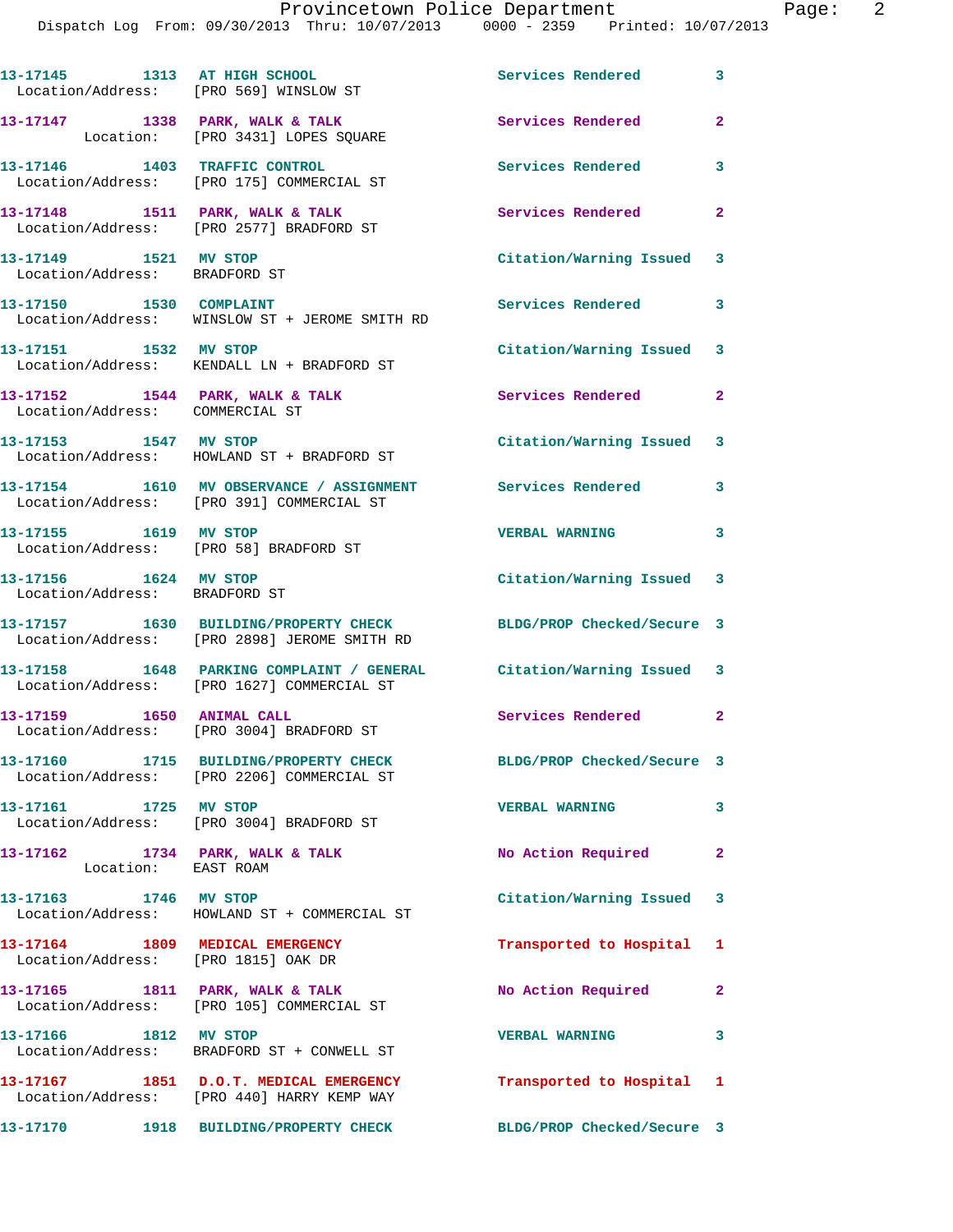|                                        | Dispatch Log From: 09/30/2013 Thru: 10/07/2013 0000 - 2359 Printed: 10/07/2013                                       | Provincetown Police Department |              | Page: | $\overline{\mathbf{3}}$ |
|----------------------------------------|----------------------------------------------------------------------------------------------------------------------|--------------------------------|--------------|-------|-------------------------|
|                                        | Location/Address: [PRO 306] COMMERCIAL ST                                                                            |                                |              |       |                         |
|                                        | 13-17171   1925   BUILDING/PROPERTY CHECK   BLDG/PROP Checked/Secure   3<br>Location/Address: [PRO 16] MAYFLOWER AVE |                                |              |       |                         |
|                                        | 13-17172 2018 BUILDING/PROPERTY CHECK BLDG/PROP Checked/Secure 3<br>Location/Address: [PRO 175] COMMERCIAL ST        |                                |              |       |                         |
|                                        | 13-17173 2028 BUILDING/PROPERTY CHECK BLDG/PROP Checked/Secure 3<br>Location/Address: [PRO 488] MAYFLOWER ST         |                                |              |       |                         |
|                                        | 13-17174 2046 BUILDING/PROPERTY CHECK No Action Required 3<br>Location/Address: [PRO 564] BAYBERRY                   |                                |              |       |                         |
|                                        | 13-17175 2052 MV DISABLED<br>Location/Address: [PRO 539] SHANK PAINTER RD                                            | No Action Required             | $\mathbf{2}$ |       |                         |
|                                        | 13-17176 2119 BUILDING/PROPERTY CHECK Services Rendered<br>Location/Address: [PRO 1369] COURT ST                     |                                | 3            |       |                         |
|                                        | 13-17177 2123 MV OBSERVANCE / ASSIGNMENT<br>Location/Address: [PRO 3296] SHANKPAINTER RD                             | No Action Required             | 3            |       |                         |
|                                        | 13-17178 2139 BUILDING/PROPERTY CHECK BLDG/PROP Checked/Secure 3<br>Location/Address: [PRO 2977] COMMERCIAL ST       |                                |              |       |                         |
| Location/Address: [PRO 444] HIGH POLE  | 13-17179 2349 BUILDING/PROPERTY CHECK BLDG/PROP Checked/Secure 3                                                     |                                |              |       |                         |
|                                        | 13-17180 2359 BUILDING/PROPERTY CHECK BLDG/PROP Checked/Secure 3<br>Location/Address: [PRO 2483] COMMERCIAL ST       |                                |              |       |                         |
| For Date: $10/01/2013$ - Tuesday       |                                                                                                                      |                                |              |       |                         |
|                                        | 13-17181 0001 BUILDING/PROPERTY CHECK BLDG/PROP Checked/Secure 3<br>Location/Address: [PRO 341] COMMERCIAL ST        |                                |              |       |                         |
|                                        | 13-17182 0113 MV OBSERVANCE / ASSIGNMENT Services Rendered 3<br>Location/Address: BRADFORD ST + RYDER ST             |                                |              |       |                         |
| Location/Address: [PRO 521] ROUTE 6    | 13-17183 0124 BUILDING/PROPERTY CHECK BLDG/PROP Checked/Secure 3                                                     |                                |              |       |                         |
|                                        | 13-17184 0156 BUILDING/PROPERTY CHECK BLDG/PROP Checked/Secure 3<br>Location/Address: [PRO 3259] MACMILLAN           |                                |              |       |                         |
|                                        | 13-17185 0502 BUILDING/PROPERTY CHECK BLDG/PROP Checked/Secure 3<br>Location/Address: [PRO 545] SHANK PAINTER RD     |                                |              |       |                         |
|                                        |                                                                                                                      |                                | 3            |       |                         |
|                                        | 13-17187 0523 BUILDING/PROPERTY CHECK<br>Location/Address: [PRO 3296] SHANKPAINTER RD                                | BLDG/PROP Checked/Secure 3     |              |       |                         |
|                                        | 13-17188 0611 LOBBY TRAFFIC<br>Location/Address: [PRO 542] SHANK PAINTER RD                                          | Services Rendered 2            |              | 33    |                         |
| Location/Address: [PRO 3287] ROUTE 6   | 13-17189 0613 BUILDING/PROPERTY CHECK BLDG/PROP Checked/Secure 3                                                     |                                |              |       |                         |
| Location/Address: [PRO 3259] MACMILLAN | 13-17190 0737 BUILDING/PROPERTY CHECK BLDG/PROP Checked/Secure 3                                                     |                                |              |       |                         |
|                                        | 13-17191 0757 BUILDING/PROPERTY CHECK<br>Location/Address: [PRO 2483] COMMERCIAL ST                                  | BLDG/PROP Checked/Secure 3     |              |       |                         |
|                                        | 13-17192 0816 MV OBSERVANCE / ASSIGNMENT Services Rendered 3<br>Location/Address: BRADFORD ST + HIGH POLE            |                                |              |       |                         |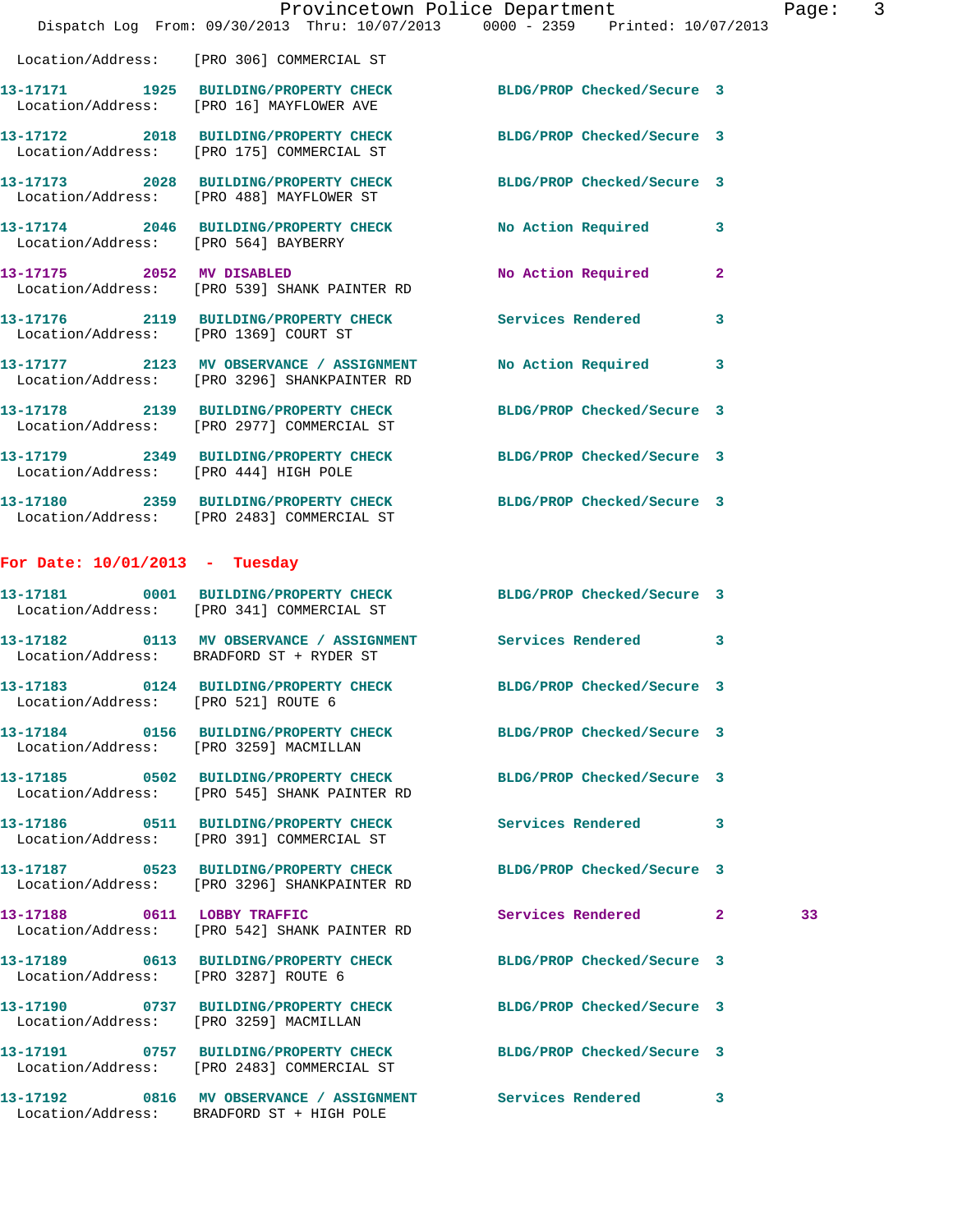|                                                          | Provincetown Police Department<br>Dispatch Log From: 09/30/2013 Thru: 10/07/2013 0000 - 2359 Printed: 10/07/2013 |                           | Pag            |
|----------------------------------------------------------|------------------------------------------------------------------------------------------------------------------|---------------------------|----------------|
|                                                          |                                                                                                                  |                           |                |
| Location/Address: [PRO 571] ALDEN ST                     | 13-17193 0835 BUILDING/PROPERTY CHECK BLDG/PROP Checked/Secure 3                                                 |                           |                |
|                                                          | 13-17195 0925 AT HIGH SCHOOL<br>Location/Address: [PRO 569] WINSLOW ST                                           | Services Rendered         | 3              |
|                                                          | 13-17197     0952   VERBAL/INSPECTION STICKER        VERBAL WARNING<br>Location/Address:   [PRO 43] BRADFORD ST  |                           | 3              |
|                                                          | 13-17198 0955 MENTAL HEALTH/TRANSPORT<br>Location/Address: [PRO 2227] BRADFORD ST                                | Transported to Hospital   | 1              |
|                                                          | 13-17199 1003 GOOSE/BROKEN WING<br>Location/Address: [PRO 3222] ALDEN ST                                         | Could Not Locate          | $\overline{a}$ |
|                                                          | 13-17200 1020 MV OBSERVANCE / ASSIGNMENT Services Rendered<br>Location/Address: COMMERCIAL ST + BRADFORD ST      |                           | 3              |
|                                                          | 13-17201 1037 PARK, WALK & TALK 1988 Services Rendered<br>Location/Address: [PRO 223] COMMERCIAL ST              |                           | $\overline{a}$ |
|                                                          | 13-17202 1045 INJURED RABBIT<br>Location/Address: [PRO 3596] COMMERCIAL ST                                       | Taken/Referred to Other   | $\overline{2}$ |
| 13-17203 1121 FOLLOW UP                                  | Location/Address: [PRO 182] COMMERCIAL ST                                                                        | FOLLOW UP                 | $\overline{2}$ |
|                                                          | 13-17204 1122 PARK, WALK & TALK Services Rendered<br>Location/Address: [PRO 223] COMMERCIAL ST                   |                           | $\overline{2}$ |
|                                                          | 13-17205 1136 SERVICE CALL/HEALTH AGENT Services Rendered<br>Location/Address: [PRO 105] COMMERCIAL ST           |                           | 3              |
|                                                          | 13-17206 1139 OUCH/DOT<br>Location/Address: [PRO 440] HARRY KEMP WAY                                             | Transported to Hospital 1 |                |
|                                                          | 13-17207 1151 FOUND KEYS/SUBARU<br>Location/Address: [PRO 1638] COMMERCIAL ST                                    | No Action Required        | 3              |
|                                                          | 13-17208 1228 FOUND KEYS/RETURNED<br>Location/Address: [PRO 2490] PROVINCELANDS RD                               | Services Rendered         | 3              |
| Location/Address: [PRO 564] BAYBERRY                     | 13-17209 1241 BUILDING/PROPERTY CHECK BLDG/PROP Checked/Secure 3                                                 |                           |                |
|                                                          | 13-17210 1250 PARK, WALK & TALK<br>Location/Address: [PRO 223] COMMERCIAL ST                                     | Services Rendered         | $\mathbf{2}$   |
| 13-17211 1334 SNAKE CALL                                 | Location/Address: [PRO 1061] PILGRIM HEIGHTS RD                                                                  | <b>Services Rendered</b>  | $\overline{a}$ |
| Location/Address: [PRO 3222] ALDEN ST                    | 13-17212 1337 HIP FRACTURE/TRANSPORT                                                                             | Transported to Hospital   | 1              |
| 13-17213 1343 MV VS DOG                                  | Location/Address: [PRO 3138] CONWELL ST                                                                          | Citation/Warning Issued 1 | 3              |
|                                                          | 13-17214 1359 FOUND CARD/DESTROYED<br>Location/Address: [PRO 2018] COMMERCIAL ST                                 | Services Rendered         | 3              |
| 13-17215 1416 TAXI INSPECTION                            | Location/Address: [PRO 542] SHANK PAINTER RD                                                                     | Services Rendered         | $\mathbf{2}$   |
|                                                          | 13-17216 1436 OUTSIDE SPEAKER COMPLAINT Services Rendered<br>Location/Address: [PRO 3275] COMMERCIAL ST          |                           | 3              |
| 13-17217 1440 MV ACCIDENT<br>Refer To Accident: 13-67-AC | Location/Address: CONWELL ST + CEMETERY RD                                                                       | Services Rendered         | 1              |
|                                                          |                                                                                                                  |                           |                |

**13-17220 1447 MV BLOCKING DRIVEWAY Services Rendered 2** 

Page: 4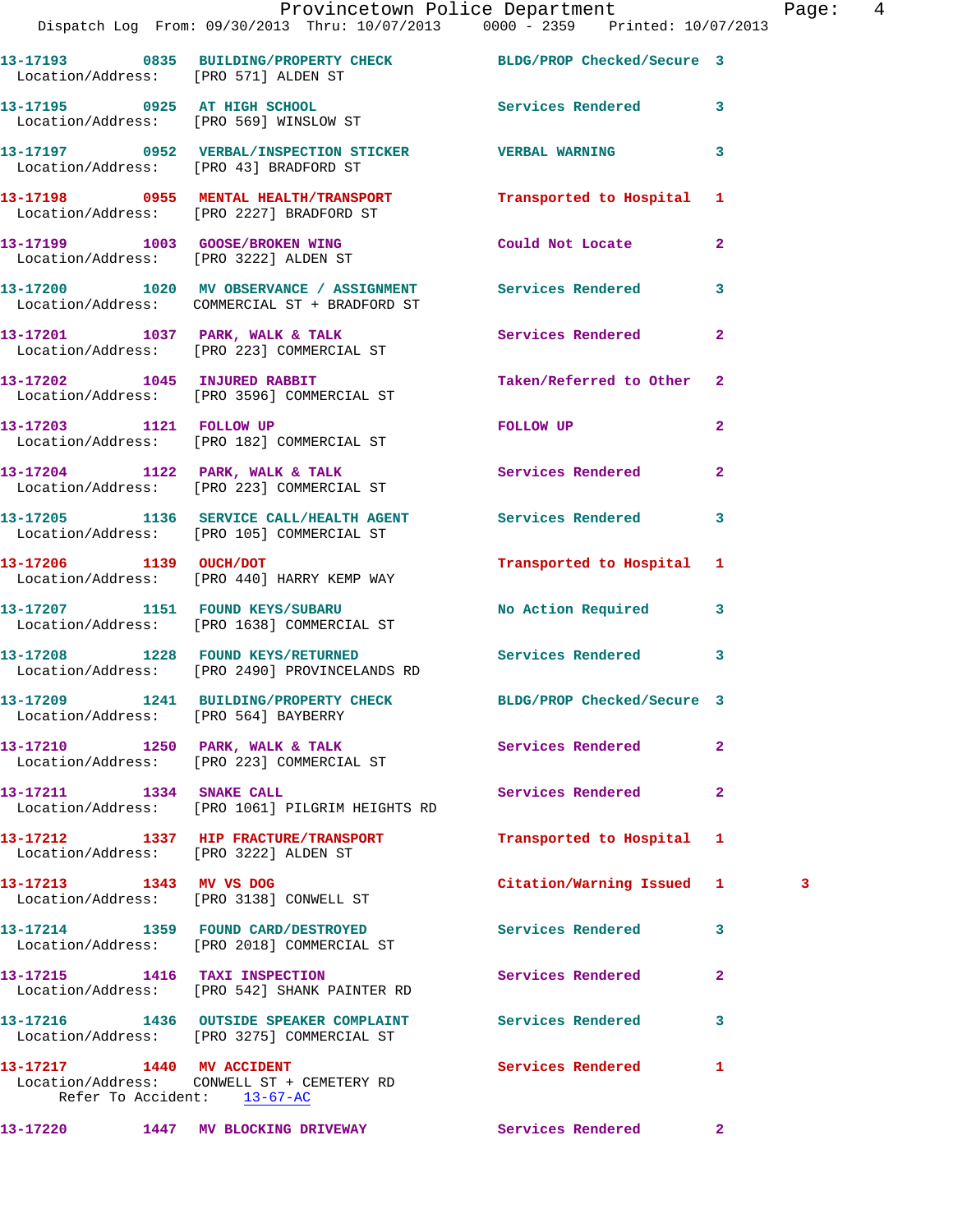|                                      | Dispatch Log From: 09/30/2013 Thru: 10/07/2013 0000 - 2359 Printed: 10/07/2013                                   | Provincetown Police Department |              | Page: 5 |  |
|--------------------------------------|------------------------------------------------------------------------------------------------------------------|--------------------------------|--------------|---------|--|
|                                      | Location/Address: [PRO 646] COMMERCIAL ST                                                                        |                                |              |         |  |
| 13-17218 1458 OUCH/DOT               | Location/Address: [PRO 440] HARRY KEMP WAY                                                                       | Transported to Hospital 1      |              |         |  |
|                                      | 13-17219 1505 SERVICE CALL<br>Location/Address: [PRO 569] WINSLOW ST                                             | Services Rendered 3            |              |         |  |
|                                      | 13-17222 1518 TRIP AND FALL<br>Location/Address: [PRO 889] CONWELL ST                                            | Services Rendered 1            |              |         |  |
|                                      | 13-17224 1521 PARK, WALK & TALK 1998 Services Rendered<br>Location: [PRO 3431] LOPES SQUARE                      |                                | $\mathbf{2}$ |         |  |
|                                      | 13-17223 1547 PARK, WALK & TALK 1988 Services Rendered 2<br>Location/Address: [PRO 1228] COMMERCIAL ST           |                                |              |         |  |
|                                      | 13-17225 1616 PARK, WALK & TALK<br>Location: [PRO 3431] LOPES SQUARE                                             | Services Rendered              | $\mathbf{2}$ |         |  |
|                                      | 13-17226 1619 PARK, WALK & TALK 1997 Services Rendered<br>Location/Address: [PRO 105] COMMERCIAL ST              |                                | $\mathbf{2}$ |         |  |
| Location/Address: [PRO 571] ALDEN ST | 13-17227 1636 BUILDING/PROPERTY CHECK BLDG/PROP Checked/Secure 3                                                 |                                |              |         |  |
|                                      | 13-17228 1700 MINOR MVA/PAST<br>Location/Address: [PRO 542] SHANK PAINTER RD                                     | Services Rendered 1            |              |         |  |
|                                      | 13-17229 1717 VERBAL REGISTRATION STICKER WERBAL WARNING 3<br>Location/Address: BRADFORD ST + SHANK PAINTER RD   |                                |              |         |  |
|                                      | 13-17230 1734 PARK, WALK & TALK Services Rendered 2<br>Location/Address: [PRO 223] COMMERCIAL ST                 |                                |              |         |  |
|                                      | 13-17231 1917 BUILDING/PROPERTY CHECK BLDG/PROP Checked/Secure 3<br>Location/Address: [PRO 106] COMMERCIAL ST    |                                |              |         |  |
| Location/Address: [PRO 3287] ROUTE 6 | 13-17232 2138 BUILDING/PROPERTY CHECK BLDG/PROP Checked/Secure 3                                                 |                                |              |         |  |
|                                      | 13-17233 2204 VERBAL DEFECTIVE WERBAL WARNING 3<br>Location/Address: [PRO 1895] BRADFORD ST                      |                                |              |         |  |
|                                      | 13-17234 2227 BUILDING/PROPERTY CHECK BLDG/PROP Checked/Secure 3<br>Location/Address: [PRO 2542] COMMERCIAL ST   |                                |              |         |  |
|                                      | 13-17235 2228 BUILDING/PROPERTY CHECK<br>Location/Address: [PRO 342] COMMERCIAL ST                               | BLDG/PROP Checked/Secure 3     |              |         |  |
|                                      | 13-17236 2229 HAZARDS/GAS ODOR<br>Location/Address: [PRO 2542] COMMERCIAL ST                                     | Could Not Locate 2             |              |         |  |
|                                      | 13-17237 2342 BUILDING/PROPERTY CHECK BLDG/PROP Checked/Secure 3<br>Location/Address: [PRO 545] SHANK PAINTER RD |                                |              |         |  |
| For Date: $10/02/2013$ - Wednesday   |                                                                                                                  |                                |              |         |  |
|                                      | 13-17238 0001 BUILDING/PROPERTY CHECK BLDG/PROP Checked/Secure 3<br>Location/Address: [PRO 440] HARRY KEMP WAY   |                                |              |         |  |
|                                      | 13-17239 0011 BUILDING/PROPERTY CHECK BLDG/PROP Checked/Secure 3<br>Location/Address: [PRO 2543] MACMILLAN       |                                |              |         |  |
|                                      | 13-17240 0046 MV OBSERVANCE / ASSIGNMENT Services Rendered 3<br>Location/Address: BRADFORD ST + HOWLAND ST       |                                |              |         |  |
|                                      | 13-17241 0053 DISTURBANCE<br>Location/Address: [PRO 2832] COMMERCIAL ST                                          | Services Rendered 1            |              |         |  |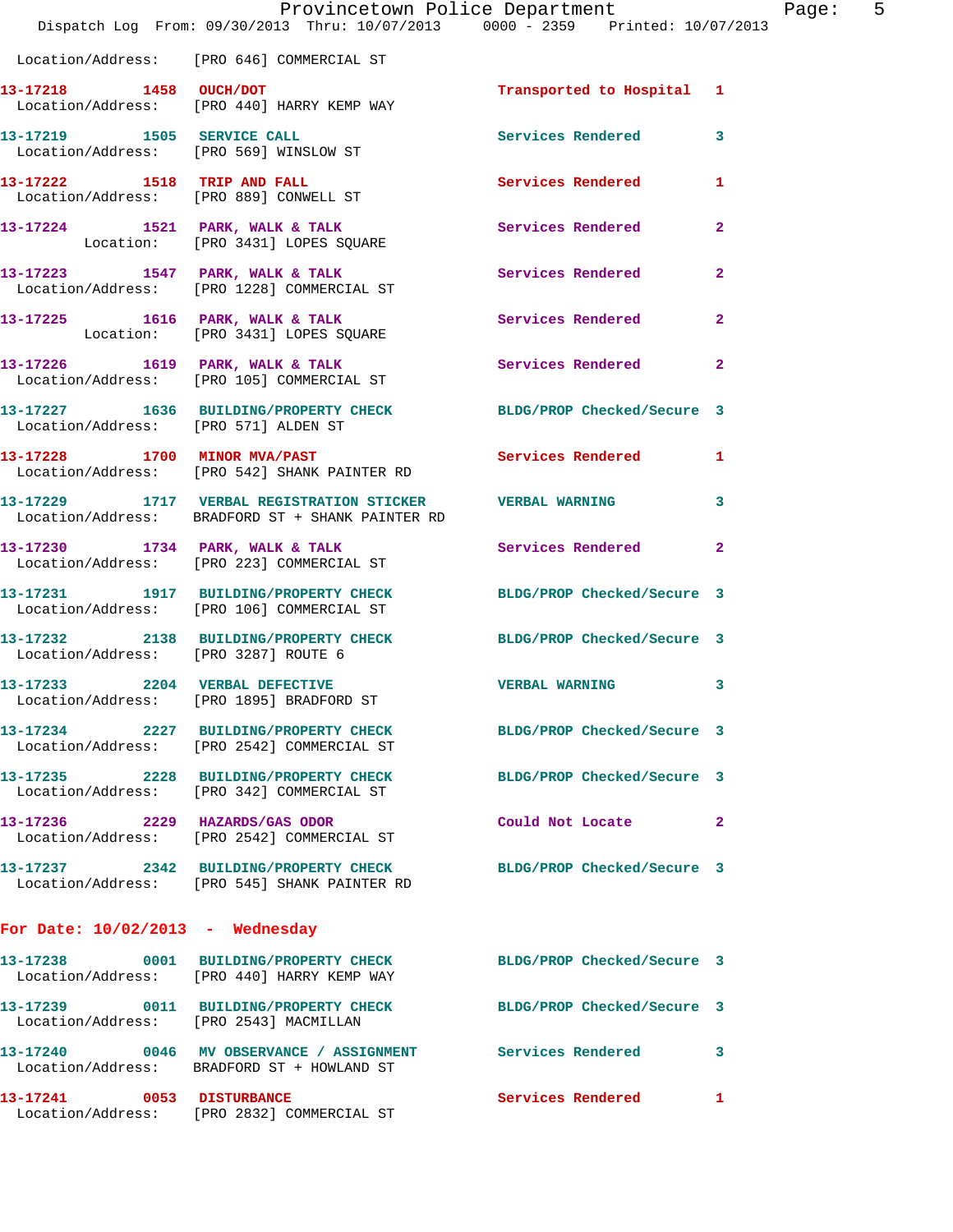|                                                                    | Dispatch Log From: 09/30/2013 Thru: 10/07/2013 0000 - 2359 Printed: 10/07/2013                                 | Provincetown Police Department           | Page: 6         |
|--------------------------------------------------------------------|----------------------------------------------------------------------------------------------------------------|------------------------------------------|-----------------|
|                                                                    | 13-17242 0124 LOBBY TRAFFIC Services Rendered 2<br>Location/Address: [PRO 542] SHANK PAINTER RD                |                                          | 22 <sub>2</sub> |
|                                                                    | 13-17243 0125 MV OBSERVANCE / ASSIGNMENT Services Rendered 3<br>Location/Address: [PRO 2577] BRADFORD ST       |                                          |                 |
|                                                                    | 13-17244 0126 BUILDING/PROPERTY CHECK BLDG/PROP Checked/Secure 3<br>Location/Address: [PRO 1638] COMMERCIAL ST |                                          |                 |
|                                                                    | 13-17245 0131 ASSIST CITIZEN Services Rendered 3<br>Location/Address: [PRO 564] BAYBERRY AVE                   |                                          |                 |
|                                                                    | 13-17246 0150 MV OBSERVANCE / ASSIGNMENT2577 Services Rendered 3<br>Location/Address: [PRO 2577] BRADFORD ST   |                                          |                 |
|                                                                    | 13-17247 0235 SUSPICIOUS ACTIVITY<br>Location/Address: [PRO 3737] BRADFORD ST                                  | Could Not Locate 2                       |                 |
|                                                                    | 13-17248 0332 BUILDING/PROPERTY CHECK BLDG/PROP Checked/Secure 3<br>Location/Address: [PRO 341] COMMERCIAL ST  |                                          |                 |
|                                                                    | 13-17249 0358 BY-LAW VIOLATION<br>Location/Address: [PRO 106] COMMERCIAL ST                                    | <b>VERBAL WARNING 2</b>                  |                 |
|                                                                    | 13-17250 0403 BUILDING/PROPERTY CHECK BLDG/PROP Checked/Secure 3<br>Location/Address: [PRO 2206] COMMERCIAL ST |                                          |                 |
| Location/Address: [PRO 3287] ROUTE 6                               | 13-17251 0521 BUILDING/PROPERTY CHECK BLDG/PROP Checked/Secure 3                                               |                                          |                 |
| Location/Address: [PRO 3287] ROUTE 6                               | 13-17252 0745 BUILDING/PROPERTY CHECK BLDG/PROP Checked/Secure 3                                               |                                          |                 |
| Location/Address: [PRO 2513] ROUTE 6                               | 13-17253 0800 MV DISABLED/TOW                                                                                  | Vehicle Towed<br>$\mathbf{2}$            |                 |
|                                                                    | $13-17254$ 0824 PARK, WALK & TALK<br>Location: [PRO 3431] LOPES SQUARE                                         | Services Rendered 2                      |                 |
|                                                                    | 13-17255 0925 MEDICAL EMERGENCY<br>Location/Address: [PRO 1343] COMMERCIAL ST                                  | PATIENT REFUSAL 1                        |                 |
|                                                                    | 13-17256 0952 LOST KEYS/TOYOTA<br>Location/Address: [PRO 516] RACE POINT RD                                    | Services Rendered                        |                 |
| 13-17257 0955 HAZARD/GLASS<br>Location/Address: [PRO 2519] ROUTE 6 |                                                                                                                | Taken/Referred to Other 2                |                 |
|                                                                    | 13-17258 0958 TOWS/STREET SWEEP<br>Location/Address: [PRO 319] COMMERCIAL ST                                   | <b>Vehicle Towed</b><br>$\mathbf{3}$     | 1               |
|                                                                    | 13-17259 1100 LOST CAT<br>Location/Address: [PRO 1514] BRADFORD ST                                             | <b>Services Rendered</b><br>$\mathbf{2}$ |                 |
|                                                                    | 13-17260 1139 PARK, WALK & TALK<br>Location/Address: [PRO 3296] SHANK PAINTER RD                               | Services Rendered<br>$\mathbf{2}$        |                 |
|                                                                    | 13-17261 1152 SEIZURE/TRANSPORT<br>Location/Address: [PRO 595] BRADFORD ST                                     | Transported to Hospital 1                | 1               |
| 13-17262 1239 DISORDERLY                                           | Location/Address: [PRO 105] COMMERCIAL ST                                                                      | <b>GONE ON ARRIVAL</b><br>$\mathbf{2}$   |                 |
|                                                                    | 13-17263 1256 TRAFFIC REQUEST<br>Location/Address: CONWELL ST + HARRY KEMP WAY                                 | Services Rendered<br>3                   |                 |
|                                                                    | 13-17265 1309 DETOX/MEDICAL EMERGENCY Could Not Locate<br>Location/Address: [PRO 542] SHANK PAINTER RD         | $\mathbf{1}$                             |                 |
| 13-17266 1325 COMPLAINT                                            |                                                                                                                | Could Not Locate 3                       |                 |

Location/Address: [PRO 2645] SHANK PAINTER RD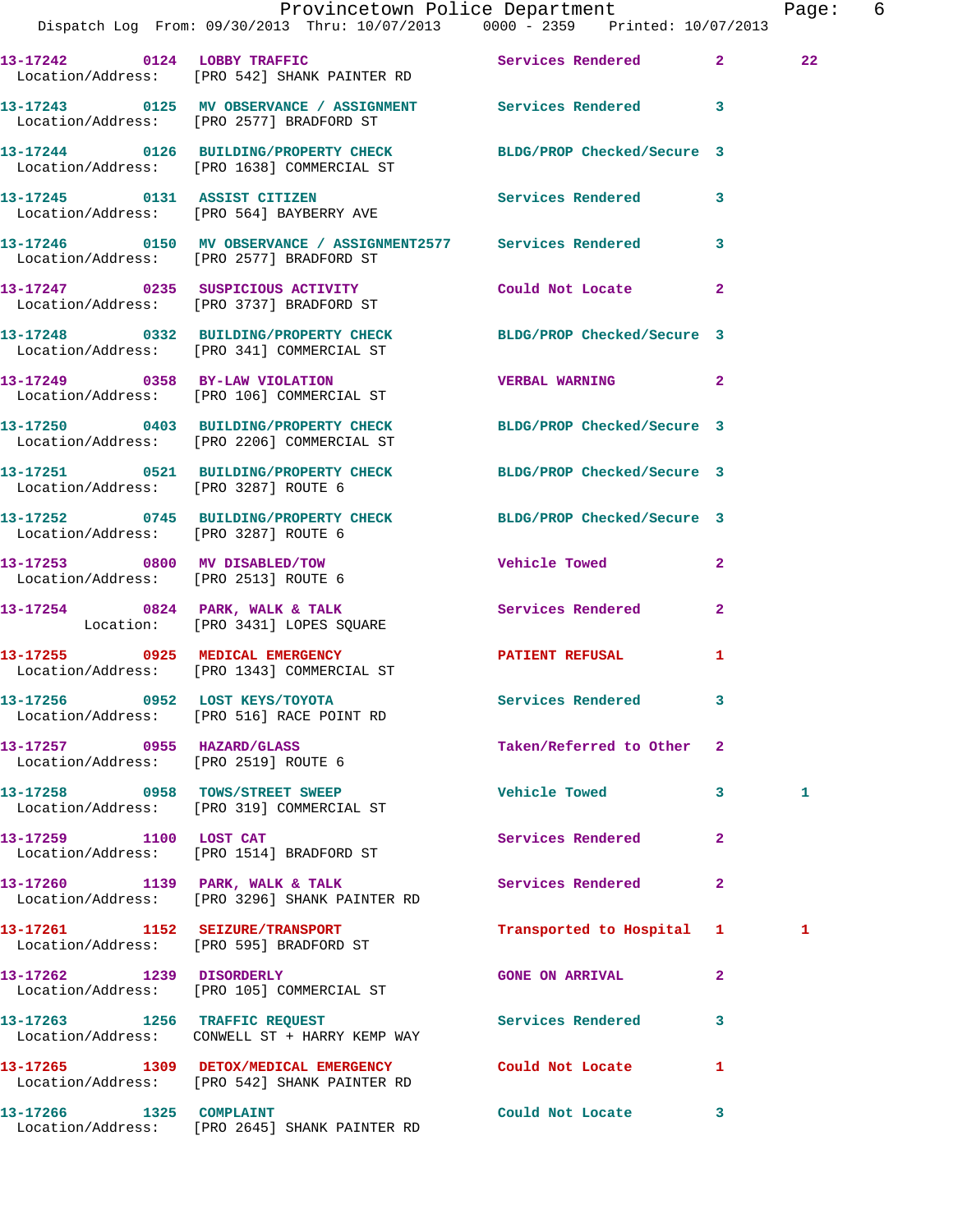|                                    | 13-17267 1335 LOST ITEMS/CAMERA<br>Location/Address: [PRO 542] SHANK PAINTER RD        | Services Rendered          | 3              |
|------------------------------------|----------------------------------------------------------------------------------------|----------------------------|----------------|
| 13-17268 1410 DISORDERLY           | Location/Address: [PRO 105] COMMERCIAL ST                                              | SPOKEN TO                  | $\overline{a}$ |
|                                    | 13-17269 1423 PARK, WALK & TALK<br>Location/Address: [PRO 2927] COMMERCIAL ST          | Services Rendered          | $\overline{a}$ |
|                                    | 13-17270 1459 TRAFFIC CONTROL<br>Location/Address: [PRO 488] MAYFLOWER AVE             | <b>Services Rendered</b>   | 3              |
|                                    | 13-17271 1517 MV OBSERVANCE / ASSIGNMENT<br>Location/Address: [PRO 106] COMMERCIAL ST  | <b>Services Rendered</b>   | 3              |
|                                    | 13-17273 1634 PARK, WALK & TALK<br>Location: [PRO 3431] LOPES SQUARE                   | Services Rendered          | $\overline{a}$ |
|                                    | 13-17274 1648 PARK, WALK & TALK<br>Location/Address: [PRO 106] COMMERCIAL ST           | Services Rendered          | $\overline{2}$ |
|                                    | 13-17275 1711 MV OBSERVANCE / ASSIGNMENT<br>Location/Address: BRADFORD ST + HOWLAND ST | Services Rendered          | 3              |
|                                    | 13-17276 1742 SERVE HARASSMENT ORDER<br>Location/Address: [PRO 3670] SHANK PAINTER RD  | Services Rendered          | $\overline{2}$ |
|                                    | 13-17277 1856 BUILDING/PROPERTY CHECK<br>Location/Address: [PRO 1778] SHANKPAINTER RD  | BLDG/PROP Checked/Secure 3 |                |
|                                    | 13-17278 1909 SERVE HARASSMENT ORDER<br>Location/Address: [PRO 3670] SHANK PAINTER RD  | Services Rendered          | $\overline{2}$ |
| 13-17280 2135 HARASSMENT           | Location/Address: [PRO 2343] BREWSTER ST                                               | SPOKEN TO                  | $\overline{a}$ |
|                                    | 13-17281 2213 BUILDING/PROPERTY CHECK<br>Location/Address: [PRO 16] MAYFLOWER AVE      | BLDG/PROP Checked/Secure 3 |                |
|                                    | 13-17282 2353 BUILDING/PROPERTY CHECK<br>Location/Address: [PRO 1778] SHANKPAINTER RD  | BLDG/PROP Checked/Secure 3 |                |
|                                    | 13-17283 2354 BUILDING/PROPERTY CHECK<br>Location/Address: [PRO 3296] SHANKPAINTER RD  | BLDG/PROP Checked/Secure 3 |                |
|                                    | 13-17284 2356 BUILDING/PROPERTY CHECK<br>Location/Address: [PRO 3292] COMMERCIAL ST    | BLDG/PROP Checked/Secure 3 |                |
| For Date: $10/03/2013$ - Thursday  |                                                                                        |                            |                |
| Location/Address: SHANK PAINTER RD | 13-17285 0015 MV OBSERVANCE / ASSIGNMENT                                               | No Action Required         | 3              |
|                                    | 13-17286 0040 BUILDING/PROPERTY CHECK<br>Location/Address: [PRO 2483] COMMERCIAL ST    | BLDG/PROP Checked/Secure 3 |                |
|                                    | 13-17287 0042 PARK, WALK & TALK<br>Location/Address: [PRO 2759] COMMERCIAL ST          | Services Rendered          | $\mathbf{2}$   |
|                                    | 13-17288 0055 MV OBSERVANCE / ASSIGNMENT<br>Location/Address: [PRO 2577] BRADFORD ST   | <b>Services Rendered</b>   | 3              |
|                                    | 13-17289 0107 NOISE COMPLAINT<br>Location/Address: [PRO 306] COMMERCIAL ST             | <b>GONE ON ARRIVAL</b>     | 3              |
| Location/Address: [PRO 2] ALDEN ST | 13-17290 0126 BUILDING/PROPERTY CHECK                                                  | BLDG/PROP Checked/Secure 3 |                |
|                                    | 13-17291 0126 BUILDING/PROPERTY CHECK                                                  | BLDG/PROP Checked/Secure 3 |                |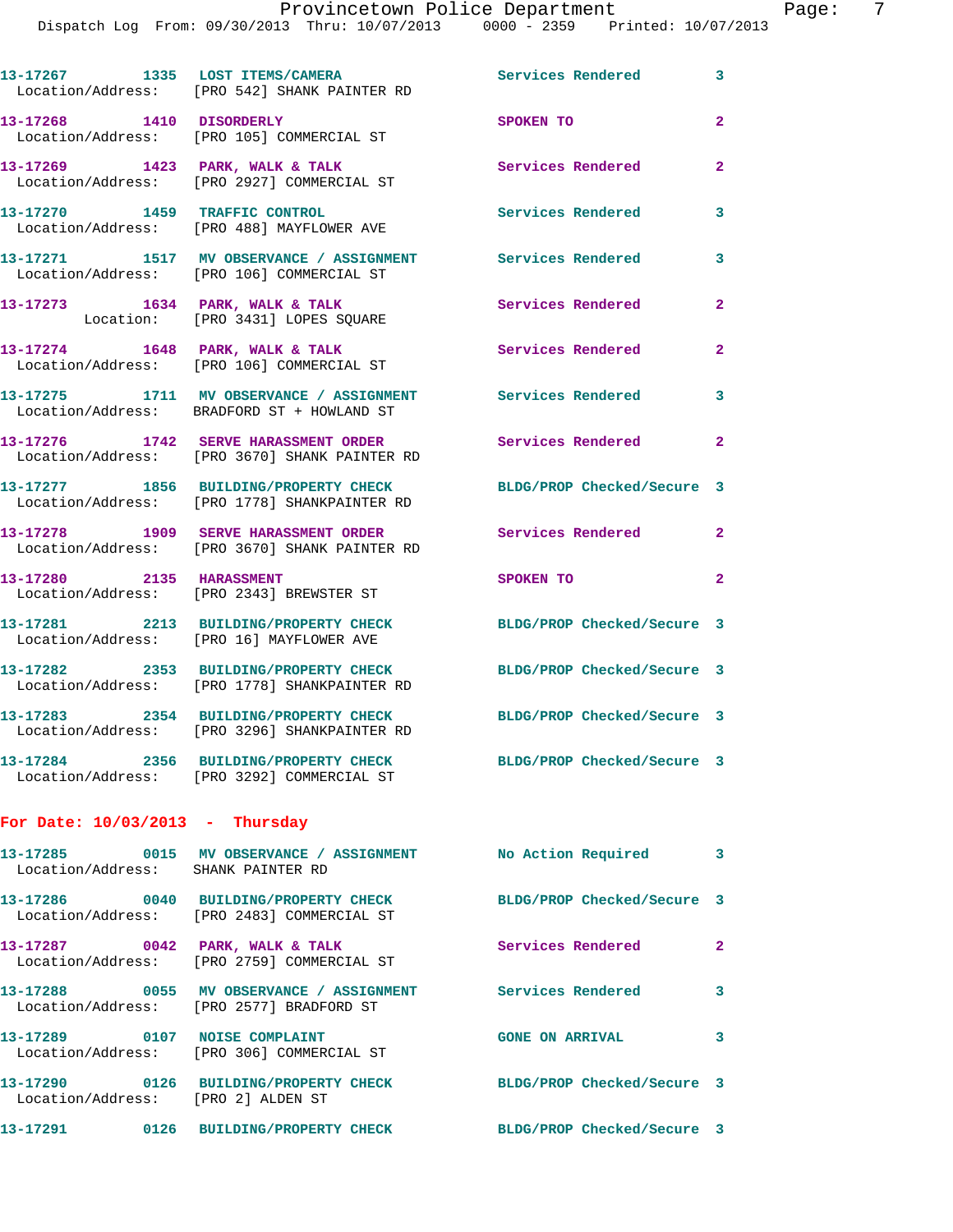|                                       | Dispatch Log From: 09/30/2013 Thru: 10/07/2013 0000 - 2359 Printed: 10/07/2013                                     | Provincetown Police Department |              | Page: 8 |  |
|---------------------------------------|--------------------------------------------------------------------------------------------------------------------|--------------------------------|--------------|---------|--|
|                                       | Location/Address: [PRO 2206] COMMERCIAL ST                                                                         |                                |              |         |  |
|                                       | 13-17292 0140 LOBBY TRAFFIC<br>Location/Address: [PRO 542] SHANK PAINTER RD                                        | Services Rendered 2            |              | 16      |  |
|                                       | 13-17293 0331 NOISE COMPLAINT Services Rendered 3<br>Location/Address: [PRO 302] COMMERCIAL ST                     |                                |              |         |  |
|                                       | 13-17294 0346 BUILDING/PROPERTY CHECK Services Rendered 3<br>Location/Address: [PRO 2898] JEROME SMITH RD          |                                |              |         |  |
| Location/Address: [PRO 444] HIGH POLE | 13-17295 0515 BUILDING/PROPERTY CHECK Services Rendered 3                                                          |                                |              |         |  |
|                                       | 13-17296 0553 MV OBSERVANCE / ASSIGNMENT Services Rendered 3<br>Location/Address: [PRO 3004] BRADFORD ST           |                                |              |         |  |
|                                       | 13-17297 0608 MV OBSERVANCE / ASSIGNMENT Services Rendered 3<br>Location/Address: [PRO 3440] ROUTE 6               |                                |              |         |  |
| Location/Address: [PRO 2521] ROUTE 6  | 13-17298 0622 ASSIST AGENCY / MUTUAL AID Services Rendered                                                         |                                | 3            |         |  |
|                                       | 13-17299 0742 BUILDING/PROPERTY CHECK BLDG/PROP Checked/Secure 3<br>Location/Address: [PRO 2206] COMMERCIAL ST     |                                |              |         |  |
| Location/Address: [PRO 2513] ROUTE 6  | 13-17300 0806 MV OBSERVANCE / ASSIGNMENT Services Rendered 3                                                       |                                |              |         |  |
|                                       | 13-17301 0812 VERBAL SPEED<br>Location/Address: [PRO 521] ROUTE 6                                                  | <b>VERBAL WARNING</b> 3        |              |         |  |
| Location/Address: [PRO 571] ALDEN ST  | 13-17302 0813 BUILDING/PROPERTY CHECK BLDG/PROP Checked/Secure 3                                                   |                                |              |         |  |
|                                       | 13-17303 0815 FOOT PATROL<br>Location/Address: [PRO 285] COMMERCIAL ST                                             | Services Rendered 2            |              |         |  |
|                                       | 13-17304 0817 MV OBSERVANCE / ASSIGNMENT Services Rendered 3<br>Location: ROUTE 6 I/B BEFORE DUNES EDGE CAMPGROUND |                                |              |         |  |
|                                       | 13-17305 0836 PARK, WALK & TALK 6 Services Rendered 2<br>Location/Address: [PRO 3259] MACMILLAN WHARF              |                                |              |         |  |
| 13-17306 0908 GREEN BIKE FOUND        | Location/Address: [PRO 2542] COMMERCIAL ST                                                                         | Services Rendered              | $\mathbf{2}$ |         |  |
|                                       | 13-17307 0911 ABANDONED BIKE<br>Location/Address: [PRO 2633] HOWLAND ST                                            | Services Rendered              | $\mathbf{2}$ |         |  |
|                                       | 13-17308 0929 LOCKBOX INSTALLED<br>Location/Address: [PRO 395] COMMERCIAL ST                                       | Services Rendered              | 3            |         |  |
|                                       | 13-17310 0951 BUILDING/PROPERTY CHECK<br>Location/Address: [PRO 3317] CEMETERY RD                                  | BLDG/PROP Checked/Secure 3     |              |         |  |
|                                       | 13-17309 1025 WELL-BEING CHECK<br>Location/Address: [PRO 710] BRADFORD ST                                          | Services Rendered              | 3            |         |  |
|                                       | 13-17311 1101 SPEED DOLLY ASSIGNMENT<br>Location/Address: [PRO 2034] BRADFORD ST                                   | <b>Services Rendered</b>       | 3            |         |  |
|                                       | 13-17312 1102 VANDALISM/PAST OCCURRED<br>Location/Address: [PRO 1998] BREWSTER ST                                  | SPOKEN TO                      | 3            |         |  |
| 13-17313 1144 FOUND ID                | Location/Address: [PRO 175] COMMERCIAL ST                                                                          | No Action Required             | 3            |         |  |
| 13-17314 1146 FOUND ID                | Location/Address: [PRO 175] COMMERCIAL ST                                                                          | No Action Required             | 3            |         |  |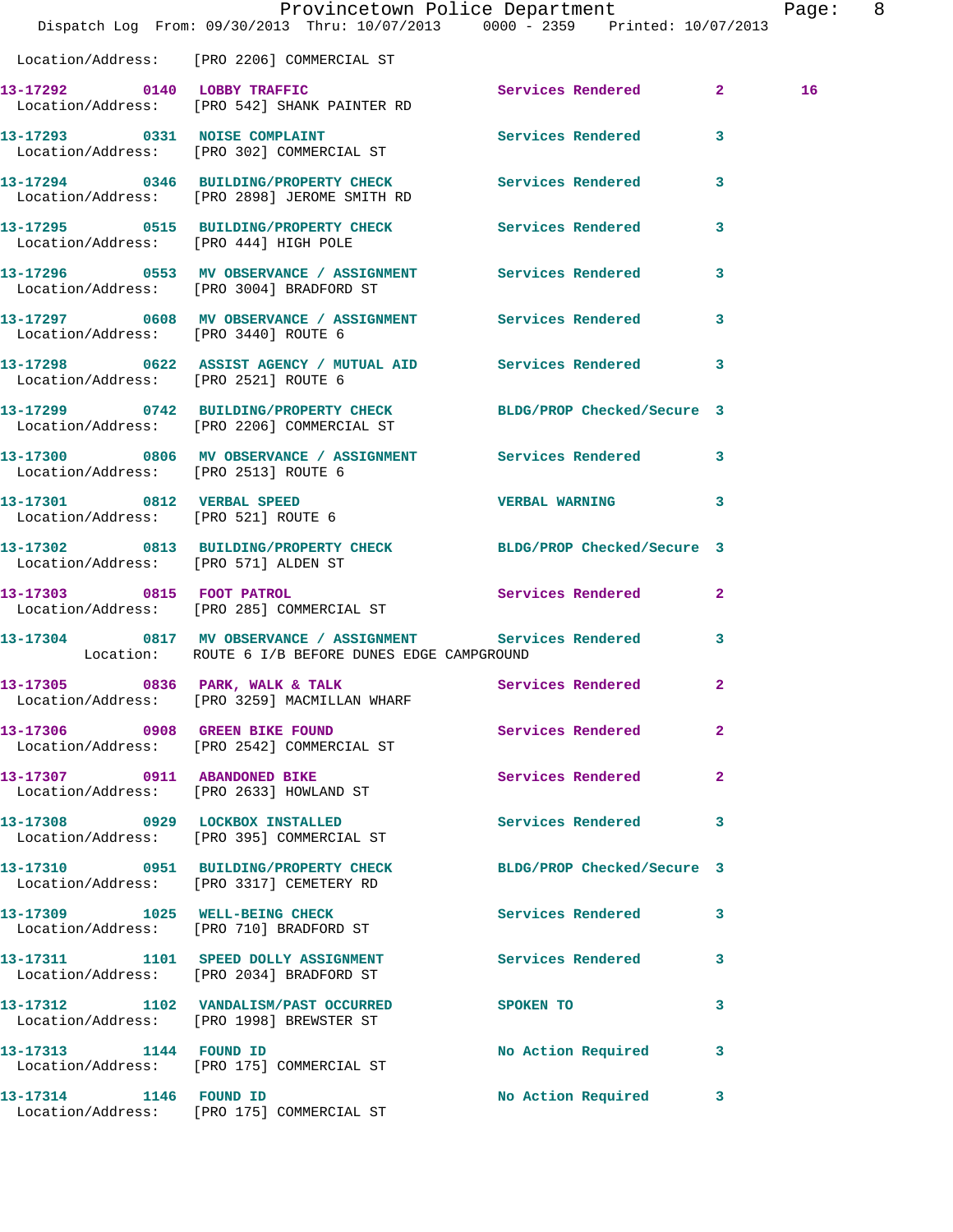Dispatch Log From: 09/30/2013 Thru: 10/07/2013 0000 - 2359 Printed: 10/07/2013 **13-17315 1155 FOUND SWEATSHIRTS Services Rendered 3**  Location/Address: COMMERCIAL ST **13-17316 1158 BUILDING/PROPERTY CHECK BLDG/PROP Checked/Secure 3**  Location/Address: [PRO 3287] ROUTE 6 **13-17317 1206 PARK, WALK & TALK Services Rendered 2**  Location/Address: [PRO 2865] COMMERCIAL ST **13-17318 1250 ALTERED LOC/TRANSPORT Transported to Hospital 1**  Location/Address: [PRO 440] HARRY KEMP WAY **13-17319 1308 MV OBSERVANCE / ASSIGNMENT Services Rendered 3**  Location/Address: MT GILBOA RD + COMMERCIAL ST **13-17320 1348 PARK, WALK & TALK Services Rendered 2**  Location/Address: [PRO 2500] COMMERCIAL ST 13-17321 1411 PARK, WALK & TALK **Services Rendered** 2 Location/Address: [PRO 181] COMMERCIAL ST **13-17325 1500 FOLLOW UP Services Rendered 2**  Location/Address: [PRO 542] SHANK PAINTER RD **13-17324 1519 SET OFF ALARM/NPS Services Rendered 1**  Location/Address: [PRO 517] RACE POINT RD **13-17322 1527 PAST B&E Services Rendered 2**  Location/Address: [PRO 2661] COMMERCIAL ST **13-17323 1530 LARCENY /FORGERY/ FRAUD Services Rendered 2**  Location/Address: [PRO 3230] COMMERCIAL ST **13-17326 1757 TEST CALL Services Rendered 1**  Location/Address: [PRO 524] COMMERCIAL ST **13-17327 1837 MV STOP VERBAL WARNING 3**  Location/Address: [PRO 1886] BRADFORD ST 13-17328 1859 PARK, WALK & TALK **1868 Services Rendered** 2 Location: [PRO 3431] LOPES SQUARE 13-17329 1916 FOUND ROOM KEY **Services Rendered** 3 Location/Address: [PRO 105] COMMERCIAL ST **13-17330 1939 LOST BLACK IPHONE/FOUND Services Rendered 3**  Location/Address: [PRO 3259] MACMILLAN WHARF **13-17331 1959 SPEED DOLLY ASSIGNMENT Services Rendered 3**  Location/Address: [PRO 2034] BRADFORD ST **13-17332 2016 BUILDING/PROPERTY CHECK Services Rendered 3**  Location/Address: [PRO 2898] JEROME SMITH RD **13-17333 2028 MV OBSERVANCE / ASSIGNMENT Services Rendered 3**  Location/Address: [PRO 2521] ROUTE 6 **13-17334 2038 BUILDING/PROPERTY CHECK BLDG/PROP Checked/Secure 3**  Location/Address: [PRO 306] COMMERCIAL ST **13-17335 2058 BUILDING/PROPERTY CHECK Services Rendered 3**  Location/Address: [PRO 2483] COMMERCIAL ST **13-17336 2120 MV OBSERVANCE / ASSIGNMENT Services Rendered 3**  Location/Address: [PRO 3004] BRADFORD ST

**13-17337 2143 BUILDING/PROPERTY CHECK BLDG/PROP Checked/Secure 3**  Location/Address: [PRO 182] COMMERCIAL ST **13-17338 2325 HAZARDS Services Rendered 2** 

Location/Address: [PRO 2479] ROUTE 6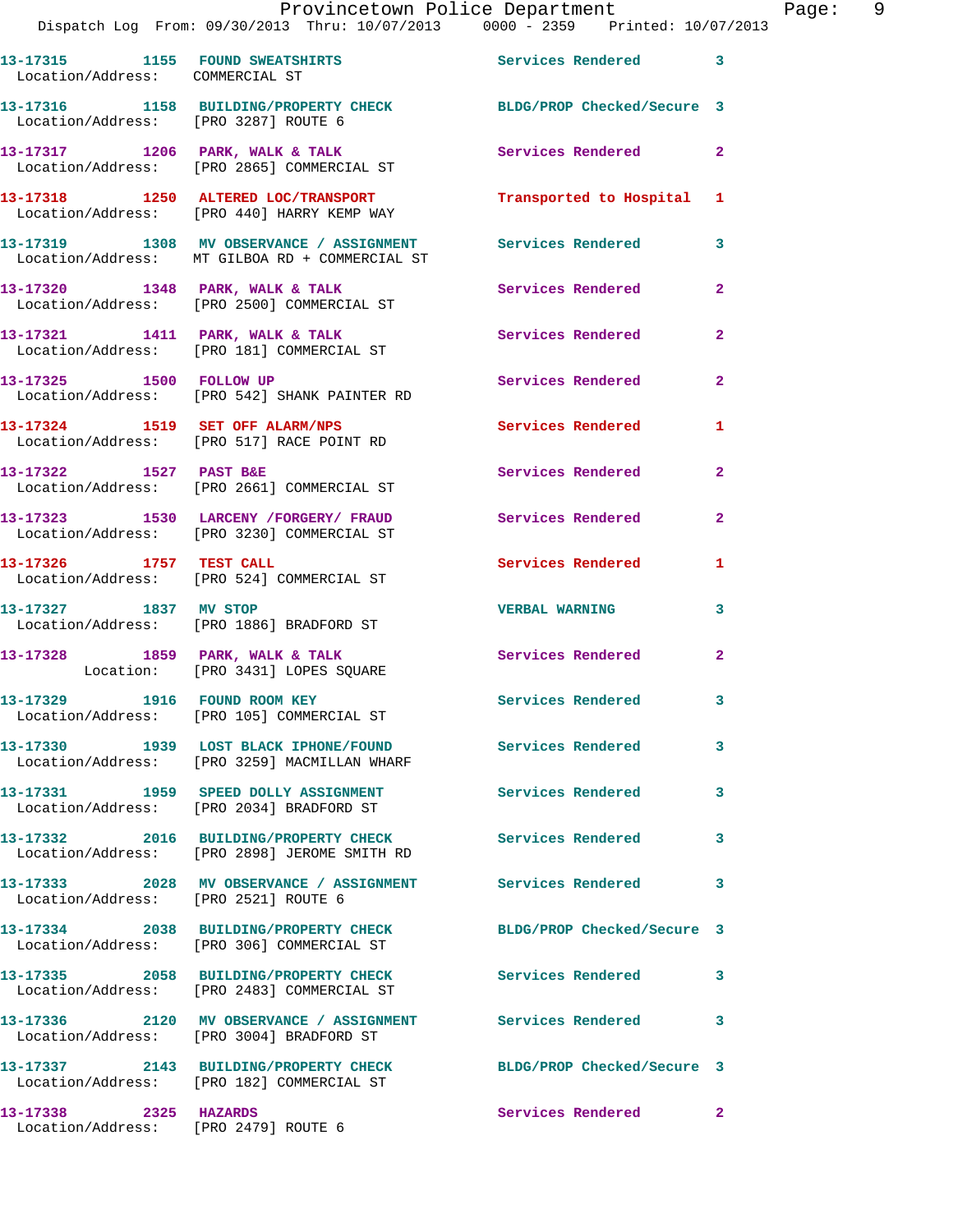|  |  | For Date: 10/04/2013 |  | Friday |
|--|--|----------------------|--|--------|
|--|--|----------------------|--|--------|

|                                                                        | 13-17339 0020 COMPLAINT<br>Location/Address: [PRO 175] COMMERCIAL ST                                                                                   | GONE ON ARRIVAL 3         |                |    |
|------------------------------------------------------------------------|--------------------------------------------------------------------------------------------------------------------------------------------------------|---------------------------|----------------|----|
|                                                                        | 13-17340 0038 MV COMPLAINT                                                                                                                             | SPOKEN TO                 | $\overline{2}$ |    |
|                                                                        | Location/Address: [PRO 129] COMMERCIAL ST<br>13-17341 0054 PARK, WALK & TALK 1999 Services Rendered 2                                                  |                           |                |    |
|                                                                        | Location/Address: [PRO 165] COMMERCIAL ST<br>13-17342 0108 BUILDING/PROPERTY CHECK BLDG/PROP Checked/Secure 3                                          |                           |                |    |
|                                                                        | Location/Address: [PRO 2543] MACMILLAN<br>13-17343 0110 BUILDING/PROPERTY CHECK BLDG/PROP Checked/Secure 3                                             |                           |                |    |
|                                                                        | Location/Address: [PRO 3259] MACMILLAN<br>13-17344 0127 MV STOP 2008 Arrest(s) Made 3<br>---<br>Location/Address: [PRO 1858] ALLERTON ST + BRADFORD ST |                           |                |    |
| Refer To Arrest: 13-238-AR                                             |                                                                                                                                                        |                           |                |    |
|                                                                        | 13-17345 0130 MEDICAL EMERGENCY<br>Location/Address: [PRO 165] COMMERCIAL ST                                                                           | Transported to Hospital 1 |                |    |
|                                                                        | 13-17346 0302 LOBBY TRAFFIC<br>Location/Address: [PRO 542] SHANK PAINTER RD                                                                            | Services Rendered 2       |                | 21 |
|                                                                        | 13-17347 0513 BUILDING/PROPERTY CHECK BLDG/PROP Checked/Secure 3<br>Location/Address: [PRO 2500] COMMERCIAL ST                                         |                           |                |    |
| 13-17348 0528 MV DISABLED                                              | Location/Address: [PRO 146] COMMERCIAL ST                                                                                                              | Services Rendered 2       |                |    |
|                                                                        | 13-17349 0538 BUILDING/PROPERTY CHECK Services Rendered 3<br>Location/Address: [PRO 391] COMMERCIAL ST                                                 |                           |                |    |
|                                                                        | 13-17350 0705 BUILDING/PROPERTY CHECK BLDG/PROP Checked/Secure 3<br>Location/Address: [PRO 3317] CEMETERY RD                                           |                           |                |    |
|                                                                        | 13-17351 0718 ANIMAL-FOLLOW UP<br>Location/Address: [PRO 3317] CEMETERY RD                                                                             | No Action Required 2      |                |    |
|                                                                        | 13-17354 0718 ASSIST AGENCY / MUTUAL AID Services Rendered 3<br>Location/Address: [PRO 542] SHANK PAINTER RD                                           |                           |                |    |
| Location/Address: [PRO 3222] ALDEN ST                                  | 13-17352 0720 ALARM - WORKING ON FIRE ALARM NO Action Required 1                                                                                       |                           |                |    |
| Location/Address: BRADFORD ST                                          | 13-17353 0731 SPEED DOLLY DEPLOYED                                                                                                                     | No Action Required        | 3              |    |
| 13-17355 0752 ASSIST CITIZEN<br>Location/Address: [PRO 569] WINSLOW ST |                                                                                                                                                        | No Action Required        | 3              |    |
| 13-17356 0830 MV COMPLAINT                                             | Location/Address: [PRO 396] COMMERCIAL ST                                                                                                              | No Action Required        | $\mathbf{2}$   |    |
| 13-17357 0834 ASSIST CITIZEN                                           | Location/Address: [PRO 3485] JEROME SMITH RD                                                                                                           | No Action Required        | з              |    |
|                                                                        | 13-17358 0855 TTY @ POS 1; SUCCESSFUL<br>Location/Address: [PRO 542] SHANK PAINTER RD                                                                  | No Action Required        | 1              |    |
| 13-17359 0946 LOST WALLET                                              | Location/Address: [PRO 542] SHANK PAINTER RD                                                                                                           | No Action Required        | 3              |    |
| 13-17360                                                               | 1007 PARK, WALK & TALK<br>Location/Address: [PRO 204] COMMERCIAL ST                                                                                    | No Action Required        | 2              |    |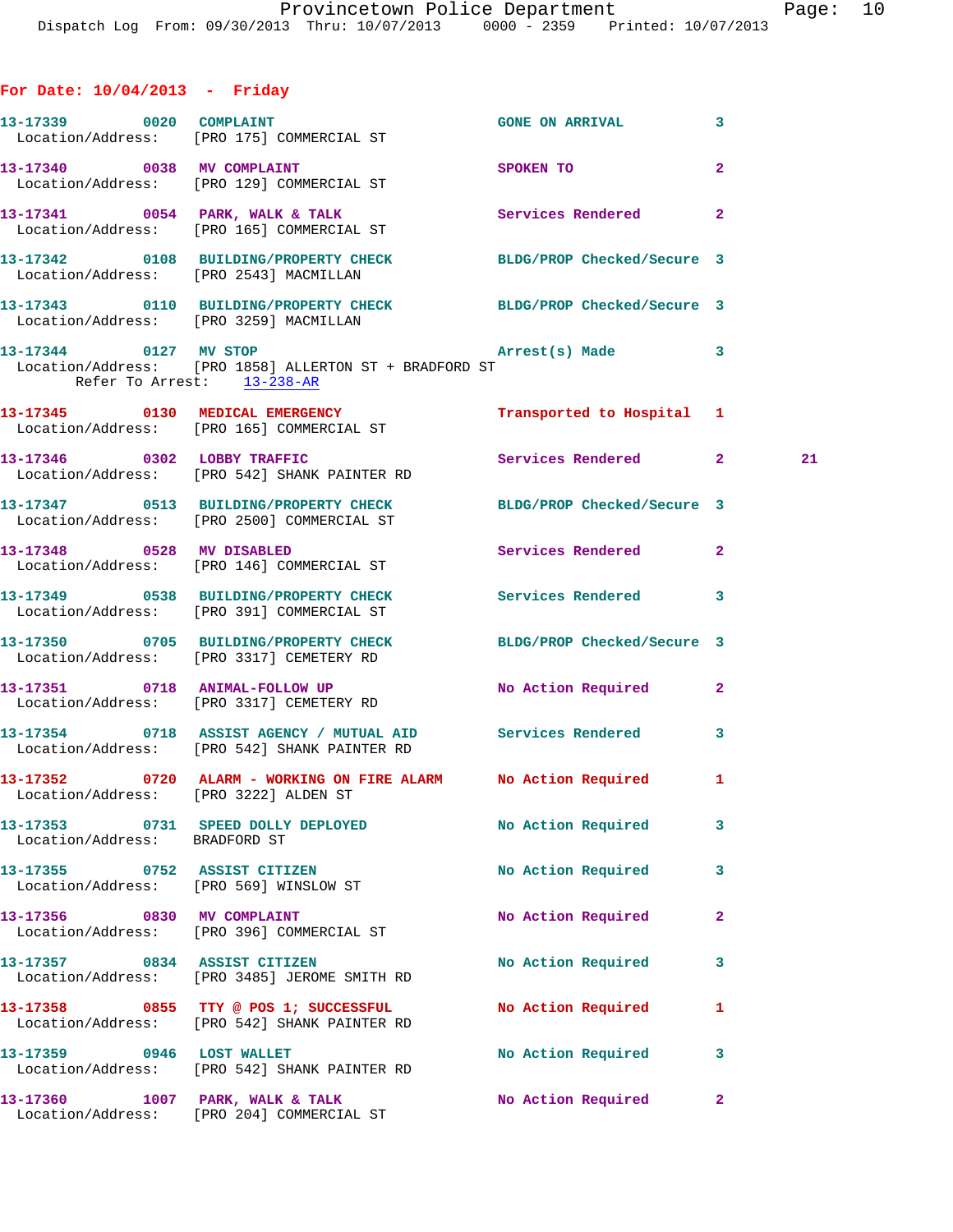|                                                                      | IIOVINCCCOWN LOILCC DOPULCINONC<br>Dispatch Log From: 09/30/2013 Thru: 10/07/2013 0000 - 2359 Printed: 10/07/2013 |                            |                |
|----------------------------------------------------------------------|-------------------------------------------------------------------------------------------------------------------|----------------------------|----------------|
| Location: ROUTE 6 I/B                                                | 13-17361 1020 MV OBSERVANCE / ASSIGNMENT No Action Required                                                       |                            | 3              |
| 13-17362 1025 MV STOP                                                | Location/Address: [PRO 521] ROUTE 6                                                                               | <b>VERBAL WARNING</b>      | 3              |
| Location/Address: [TRU] SHORE RD                                     | 13-17363 1058 ASSIST AGENCY / BOLO OVERDUE No Action Required                                                     |                            | 3              |
| 13-17364 1212 MV STOP                                                | Location/Address: CONANT ST + BRADFORD ST                                                                         | <b>VERBAL WARNING</b>      | 3              |
| 13-17365 1232 MEDICAL EMERGENCY<br>Location/Address: AUNT SUKEYS WAY |                                                                                                                   | Transported to Hospital    | 1              |
|                                                                      | 13-17366 1238 SUSPICIOUS ACTIVITY<br>Location/Address: [PRO 3163] WINTHROP ST                                     | Unfounded                  | $\mathbf{2}$   |
|                                                                      | 13-17367 1255 ALARM - GENERAL<br>Location/Address: [PRO 442] HARRY KEMP WAY                                       | <b>No Action Required</b>  | 1              |
| 13-17368 1321 ANIMAL CALL                                            | Location/Address: [PRO 606] CONWELL ST                                                                            | <b>Services Rendered</b>   | $\overline{a}$ |
|                                                                      | 13-17369 1324 COMPLAINT - STREET PERFORMERS SPOKEN TO<br>Location/Address: [PRO 2849] COMMERCIAL ST               |                            | 3              |
| 13-17370 1331 MV COMPLAINT                                           | Location/Address: [PRO 838] COMMERCIAL ST                                                                         | SPOKEN TO                  | $\overline{2}$ |
|                                                                      | 13-17371 1453 TRAFFIC CONTROL<br>Location/Address: [PRO 488] MAYFLOWER AVE                                        | <b>Services Rendered</b>   | 3              |
|                                                                      | 13-17372 1517 MV OBSERVANCE / ASSIGNMENT Services Rendered<br>Location/Address: [PRO 536] SHANKPAINTER RD         |                            | 3              |
|                                                                      | 13-17373 1545 SERVICE CALL<br>Location/Address: [PRO 488] MAYFLOWER AVE                                           | Services Rendered          | 3              |
|                                                                      | 13-17374 1603 BUILDING/PROPERTY CHECK<br>Location/Address: [PRO 2898] JEROME SMITH RD                             | BLDG/PROP Checked/Secure 3 |                |
| 13-17375 1604 MV VANDALISM                                           | Location/Address: [PRO 3296] SHANK PAINTER RD                                                                     | Services Rendered 2        |                |
|                                                                      | 13-17376 1631 CONSTRUCTION LARCENY<br>Location/Address: [PRO 542] SHANK PAINTER RD                                | Services Rendered          | $\overline{2}$ |
| 13-17377 1635 HAZARDS                                                | Location/Address: [PRO 3650] BRADFORD ST                                                                          | <b>Services Rendered</b>   | $\mathbf{2}$   |
| Location/Address: [PRO 564] BAYBERRY                                 | 13-17378 1702 BUILDING/PROPERTY CHECK BLDG/PROP Checked/Secure 3                                                  |                            |                |
|                                                                      | 13-17379 1717 PARK, WALK & TALK<br>Location: [PRO 3431] LOPES SQUARE                                              | Services Rendered          | $\mathbf{2}$   |
| 13-17380 1740 AIRCRAFT                                               | Location/Address: [PRO 516] RACE POINT RD                                                                         | Services Rendered          | $\overline{2}$ |
| 13-17381 1747 LOST WALLET                                            | Location/Address: [PRO 3296] SHANK PAINTER RD                                                                     | <b>Services Rendered</b>   | 3              |
| 13-17382 1921 ALARM - GENERAL                                        | Location/Address: [PRO 530] SHANK PAINTER RD                                                                      | Services Rendered          | 1              |
|                                                                      | 13-17383 1923 MV HIT & RUN<br>Location/Address: [PRO 146] COMMERCIAL ST                                           | SPOKEN TO                  | $\overline{2}$ |
|                                                                      | 13-17384 1935 BUILDING/PROPERTY CHECK<br>Location/Address: [PRO 444] HIGH POLE HILL                               | BLDG/PROP Checked/Secure 3 |                |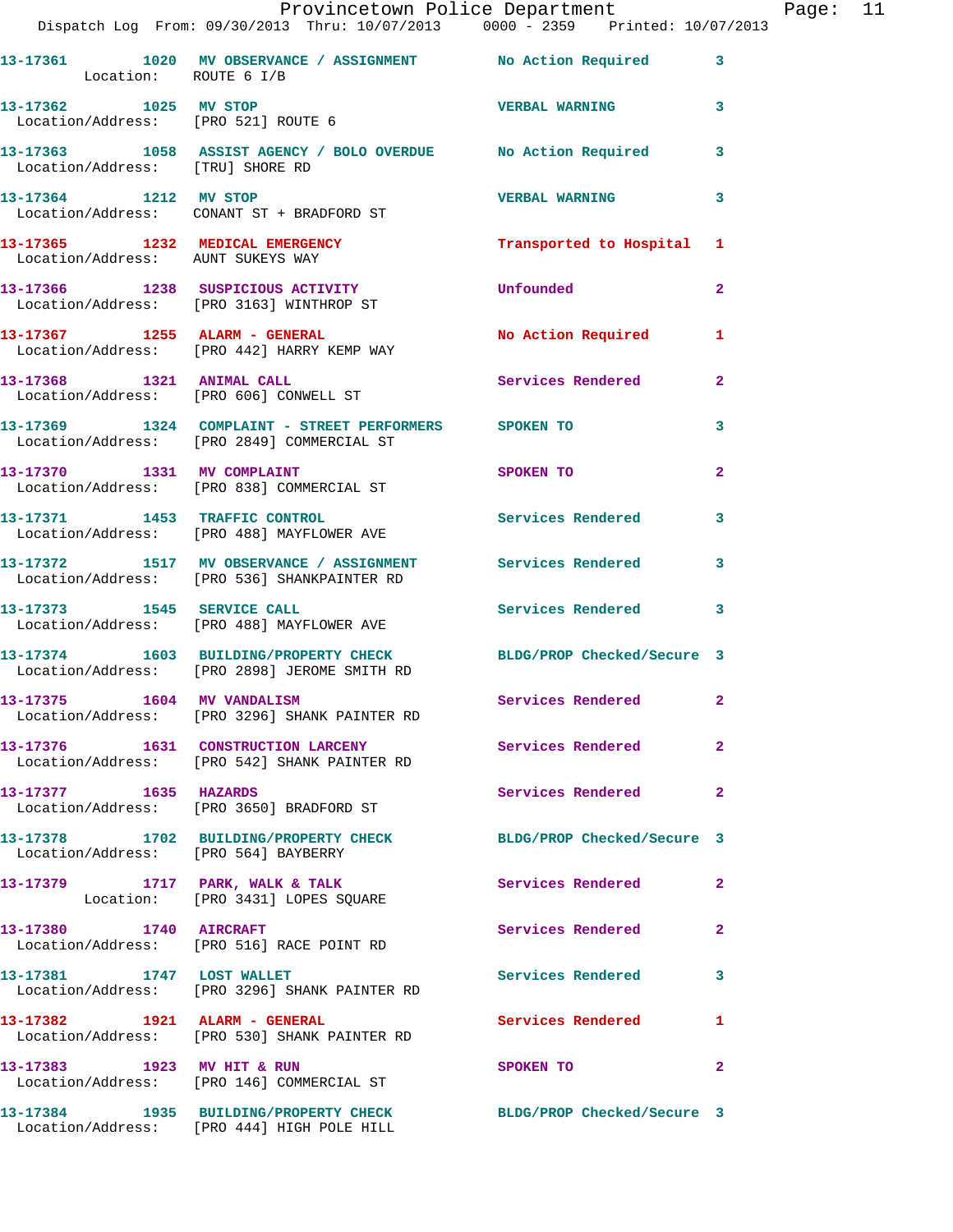**13-17385 2021 MEDICAL EMERG/WHEELCHAIR Services Rendered 1** 

Location/Address: [PRO 2647] SHANK PAINTER RD

|                                                      | 13-17386 2103 BUILDING/PROPERTY CHECK BLDG/PROP Checked/Secure 3<br>Location/Address: [PRO 175] COMMERCIAL ST    |                            |              |    |
|------------------------------------------------------|------------------------------------------------------------------------------------------------------------------|----------------------------|--------------|----|
|                                                      | 13-17387 2103 BUILDING/PROPERTY CHECK BLDG/PROP Checked/Secure 3<br>Location/Address: [PRO 182] COMMERCIAL ST    |                            |              |    |
|                                                      | 13-17388 2139 BUILDING/PROPERTY CHECK<br>Location/Address: [PRO 306] COMMERCIAL ST                               | BLDG/PROP Checked/Secure 3 |              |    |
|                                                      | 13-17389 2209 BUILDING/PROPERTY CHECK<br>Location/Address: [PRO 519] RACE POINT RD                               | BLDG/PROP Checked/Secure 3 |              |    |
|                                                      | 13-17390 2214 BUILDING/PROPERTY CHECK<br>Location/Address: [PRO 2490] PROVINCELANDS RD                           | BLDG/PROP Checked/Secure 3 |              |    |
| Location/Address: COMMERCIAL ST                      | 13-17391 2257 NOISE COMPLAINT                                                                                    | SPOKEN TO                  | 3            |    |
|                                                      | 13-17392 2316 MV STOP<br>Location/Address: [PRO 1295] BRADFORD ST                                                | VERBAL WARNING 3           |              |    |
|                                                      | 13-17393 2317 BUILDING/PROPERTY CHECK BLDG/PROP Checked/Secure 3<br>Location/Address: [PRO 2500] COMMERCIAL ST   |                            |              |    |
|                                                      | 13-17394 2332 MV OBSERVANCE / ASSIGNMENT Services Rendered 3<br>Location/Address: BRADFORD ST + STANDISH ST      |                            |              |    |
|                                                      | 13-17395 2334 MV STOP<br>Location/Address: BRADFORD ST + PRISCILLA ALDEN RD                                      | <b>VERBAL WARNING</b>      | 3            |    |
|                                                      | 13-17396 2343 BUILDING/PROPERTY CHECK BLDG/PROP Checked/Secure 3<br>Location/Address: [PRO 2206] COMMERCIAL ST   |                            |              |    |
| 13-17397 2344 MV STOP<br>Location/Address: CENTER ST |                                                                                                                  | <b>VERBAL WARNING</b>      | 3            |    |
|                                                      | 13-17398 2347 BUILDING/PROPERTY CHECK BLDG/PROP Checked/Secure 3<br>Location/Address: [PRO 530] SHANK PAINTER RD |                            |              |    |
| For Date: $10/05/2013$ - Saturday                    |                                                                                                                  |                            |              |    |
|                                                      | 13-17399 0002 MV OBSERVANCE / ASSIGNMENT Services Rendered 3<br>Location/Address: SHANK PAINTER RD + BRADFORD ST |                            |              |    |
| 13-17400 0018 COMPLAINT                              | Location/Address: [PRO 638] COMMERCIAL ST                                                                        | SPOKEN TO                  | 3            |    |
|                                                      | 13-17401 0020 PARK, WALK & TALK<br>Location/Address: [PRO 3405] COMMERCIAL ST                                    | <b>Services Rendered</b>   | $\mathbf{2}$ |    |
|                                                      | 13-17402 0035 BUILDING/PROPERTY CHECK<br>Location/Address: [PRO 175] COMMERCIAL ST                               | BLDG/PROP Checked/Secure 3 |              |    |
| 13-17403 0045 MV STOP                                | Location/Address: BRADFORD ST + ANTHONY ST                                                                       | <b>VERBAL WARNING</b>      | 3            |    |
|                                                      | 13-17404 0055 BUILDING/PROPERTY CHECK<br>Location/Address: [PRO 444] HIGH POLE                                   | BLDG/PROP Checked/Secure 3 |              |    |
| Location/Address: COMMERCIAL ST                      | 13-17405 0115 MEDICAL EMERGENCY                                                                                  | Transported to Hospital 1  |              |    |
|                                                      | 13-17406 0119 LOBBY TRAFFIC<br>Location/Address: [PRO 542] SHANK PAINTER RD                                      | Services Rendered 2        |              | 13 |
|                                                      | 13-17407 0230 BUILDING/PROPERTY CHECK BLDG/PROP Checked/Secure 3                                                 |                            |              |    |
|                                                      |                                                                                                                  |                            |              |    |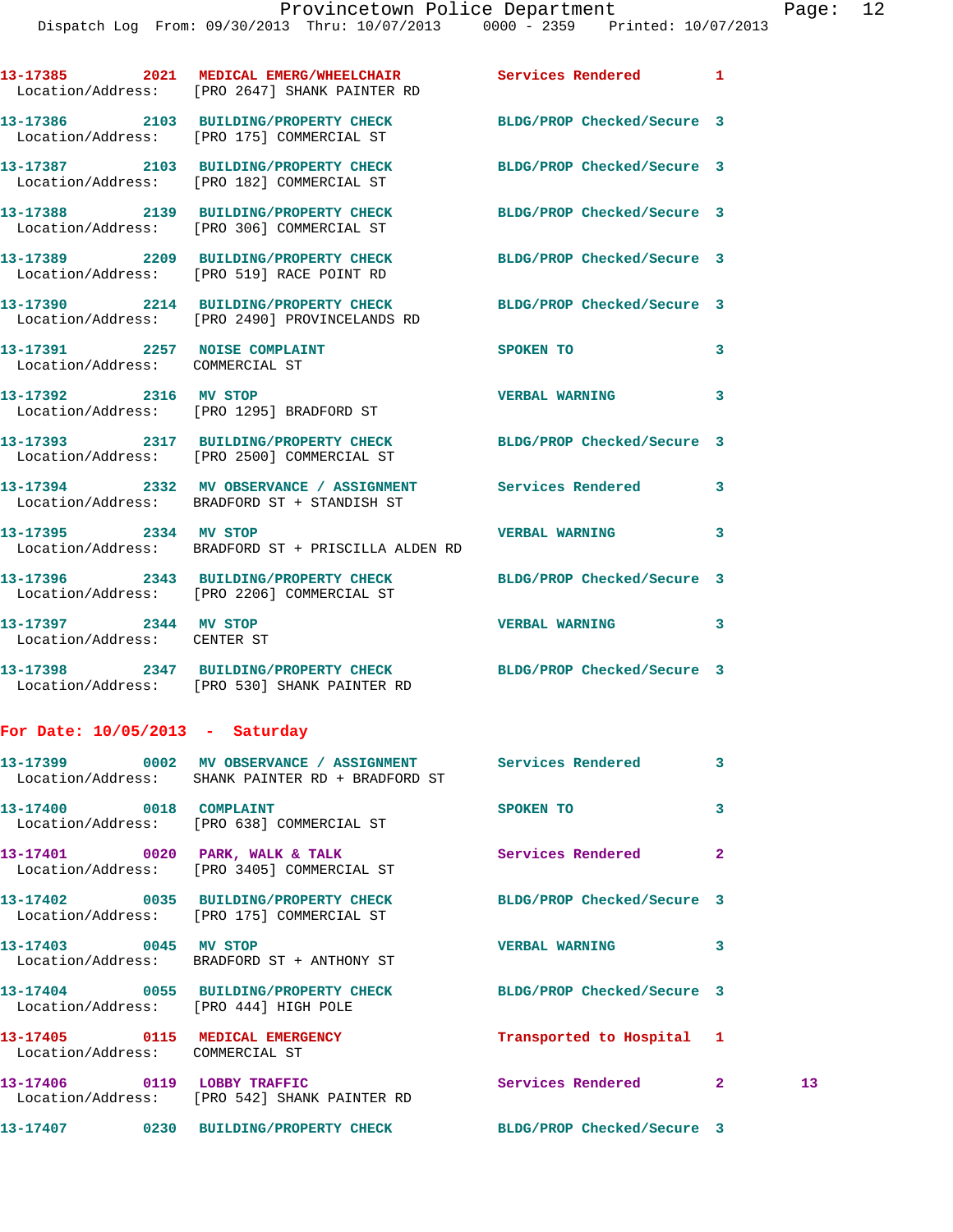|                                                                      | Provincetown Police Department<br>Dispatch Log From: 09/30/2013 Thru: 10/07/2013 0000 - 2359 Printed: 10/07/2013 |                            |              | Page: 13 |  |
|----------------------------------------------------------------------|------------------------------------------------------------------------------------------------------------------|----------------------------|--------------|----------|--|
|                                                                      | Location/Address: [PRO 545] SHANK PAINTER RD                                                                     |                            |              |          |  |
| 13-17408 0244 LOOSE HUSKY<br>Location/Address: BREWSTER ST           |                                                                                                                  | Services Rendered          | $\mathbf{2}$ |          |  |
|                                                                      | 13-17409 0433 COMPLAINT<br>Location/Address: [PRO 638] COMMERCIAL ST                                             | Services Rendered          | $\mathbf{3}$ |          |  |
|                                                                      | 13-17410 0502 BUILDING/PROPERTY CHECK BLDG/PROP Checked/Secure 3<br>Location/Address: [PRO 94] BRADFORD ST       |                            |              |          |  |
|                                                                      | 13-17411 0510 BUILDING/PROPERTY CHECK<br>Location/Address: [PRO 519] RACE POINT RD                               | BLDG/PROP Checked/Secure 3 |              |          |  |
|                                                                      | 13-17412 0540 BUILDING/PROPERTY CHECK<br>Location/Address: [PRO 2898] JEROME SMITH RD                            | BLDG/PROP Checked/Secure 3 |              |          |  |
|                                                                      | 13-17413 0556 BUILDING/PROPERTY CHECK BLDG/PROP Checked/Secure 3<br>Location/Address: [PRO 1778] SHANKPAINTER RD |                            |              |          |  |
| Location/Address: [PRO 526] RYDER ST                                 | 13-17414 0613 BUILDING/PROPERTY CHECK Services Rendered 3                                                        |                            |              |          |  |
|                                                                      | 13-17415 0708 BUILDING/PROPERTY CHECK Services Rendered<br>Location/Address: [PRO 391] COMMERCIAL ST             |                            | 3            |          |  |
| 13-17416 0726 MV STOP<br>Location/Address: SNAIL RD                  |                                                                                                                  | VERBAL WARNING 3           |              |          |  |
|                                                                      | 13-17417 0819 MEDICAL EMERGENCY<br>Location/Address: [PRO 323] COMMERCIAL ST                                     | Transported to Hospital 1  |              |          |  |
| Location/Address: [PRO 3287] ROUTE 6                                 | 13-17418 0835 BUILDING/PROPERTY CHECK BLDG/PROP Checked/Secure 3                                                 |                            |              |          |  |
| Location/Address: OLD ANN PAGE WAY                                   | 13-17419 0847 ANIMAL WELFARE CHECK                                                                               | No Action Required         | 2            |          |  |
| 13-17423 0907 FOLLOW UP                                              | Location/Address: [PRO 2543] MACMILLAN WHARF                                                                     | No Action Required         | $\mathbf{2}$ |          |  |
| 13-17422 0949 STAFF AT PHS<br>Location/Address: [PRO 569] WINSLOW ST |                                                                                                                  | <b>Services Rendered</b>   | 3            |          |  |
|                                                                      | 13-17424 1031 ABANDONED E911 CALL<br>Location/Address: [PRO 3343] SEASHORE PARK DR                               | <b>Services Rendered</b>   | $\mathbf{1}$ |          |  |
|                                                                      | 13-17425 1037 MV W/NO PLATES<br>Location/Address: [PRO 526] RYDER ST EXT                                         | No Action Required         | 2            |          |  |
|                                                                      | 13-17426 1052 DOMESTIC DISTURBANCE/ASSAULT Services Rendered<br>Location/Address: [PRO 1638] COMMERCIAL ST       |                            | 1            |          |  |
|                                                                      | 13-17427 1110 FOLLOW UP<br>Location/Address: [PRO 3093] OLD ANN PAGE WAY                                         | No Action Required         | $\mathbf{2}$ |          |  |
|                                                                      | 13-17428 1122 PARK, WALK & TALK<br>Location/Address: [PRO 285] COMMERCIAL ST                                     | No Action Required         | $\mathbf{2}$ |          |  |
| 13-17429 1122 ASSAULT                                                | Location/Address: [PRO 3086] COURT ST                                                                            | SPOKEN TO                  | 1            |          |  |
| 13-17430 1204 ABANDONED BIKE                                         | Location/Address: [PRO 2611] COMMERCIAL ST                                                                       | No Action Required         | $\mathbf{2}$ |          |  |
| 13-17431 1206 COMPLAINT<br>Location/Address: COMMERCIAL ST           |                                                                                                                  | SPOKEN TO                  | 3            |          |  |
| 13-17432 1240 COMPLAINT                                              | Location/Address: [PRO 3670] SHANK PAINTER RD                                                                    | SPOKEN TO                  | 3            |          |  |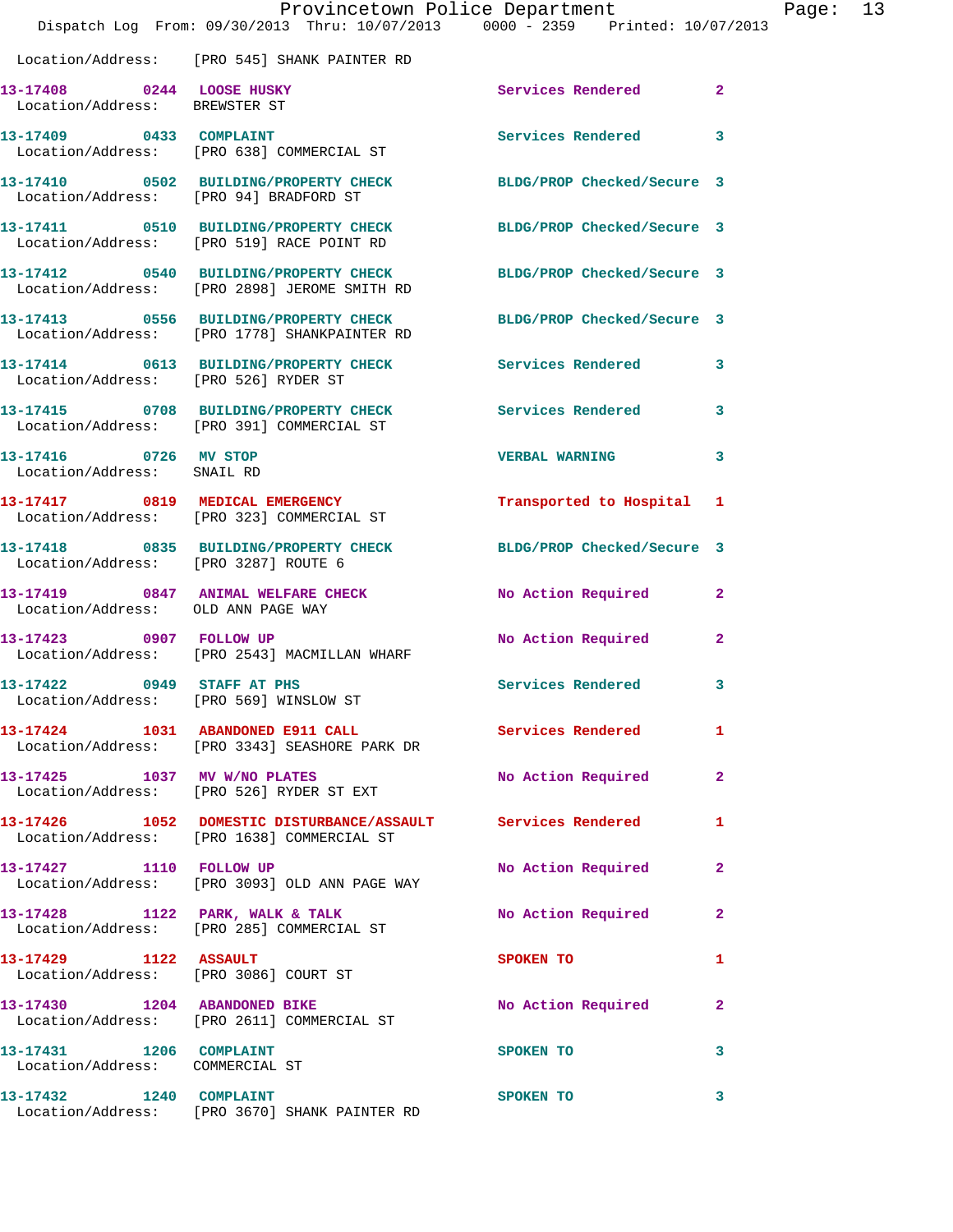|                               | Provincetown Police Department Fage: 14<br>Dispatch Log From: 09/30/2013 Thru: 10/07/2013 0000 - 2359 Printed: 10/07/2013 |                             |              |  |
|-------------------------------|---------------------------------------------------------------------------------------------------------------------------|-----------------------------|--------------|--|
|                               | 13-17433 1251 FOLLOW UP SPOKEN TO<br>Location/Address: [PRO 542] SHANK PAINTER RD                                         |                             | $\mathbf{2}$ |  |
|                               | 13-17434 1304 ASSIST CITIZEN 130 Services Rendered 3<br>Location/Address: [PRO 395] COMMERCIAL ST                         |                             |              |  |
|                               | 13-17435 1325 PARK, WALK & TALK No Action Required Location: EAST ROAM                                                    |                             | $\mathbf{2}$ |  |
|                               |                                                                                                                           |                             | 3            |  |
|                               | 13-17437 1500 FOLLOW UP<br>Location/Address: [PRO 542] SHANK PAINTER RD                                                   | SPOKEN TO                   | $\mathbf{2}$ |  |
|                               | 13-17438 1526 LOOSE DOG<br>Location/Address: [PRO 1141] WEBSTER PL                                                        | Services Rendered           | $\mathbf{2}$ |  |
|                               | 13-17439 1526 DOCTOR ORDERED TRANSPORT Transported to Hospital 1<br>Location/Address: [PRO 440] HARRY KEMP WAY            |                             |              |  |
|                               | 13-17440 1557 MEDICAL EMERGENCY/CUT HAND Services Rendered<br>Location/Address: [PRO 3430] COMMERCIAL ST                  |                             | 1            |  |
|                               | 13-17441 1607 LOST KEYS/TOYOTA KEY Services Rendered 3<br>Location/Address: [PRO 542] SHANK PAINTER RD                    |                             |              |  |
|                               | 13-17443    1618    COMPLAINT<br>Location/Address: [PRO 526] RYDER ST EXT                                                 | <b>Services Rendered</b>    | 3            |  |
|                               | 13-17442 1623 DR ORDERED TRANSPORT/KM Transported to Hospital 1<br>Location/Address: [PRO 440] HARRY KEMP WAY             |                             |              |  |
|                               | 13-17444 1648 SERVICE CALL<br>Location/Address: [PRO 542] SHANK PAINTER RD                                                | Services Rendered           | 3            |  |
|                               | 13-17445 1714 BUILDING/PROPERTY CHECK BLDG/PROP Checked/Secure 3<br>Location/Address: [PRO 3317] CEMETERY RD              |                             |              |  |
|                               | 13-17446 1802 FOLLOW UP<br>Location/Address: [PRO 3333] COMMERCIAL ST                                                     | Services Rendered 2         |              |  |
|                               | 13-17448 1820 LANDLORD/TENANT Services Rendered<br>Location/Address: [PRO 1220] HARRY KEMP WAY                            |                             |              |  |
| 13-17447 1823 DISTURBANCE     | Location/Address: [PRO 3333] COMMERCIAL ST                                                                                | Peace Restored <b>Seaps</b> | $\mathbf{1}$ |  |
| 13-17449 1918 NOISE COMPLAINT | Location/Address: [PRO 484] MASONIC PL                                                                                    | <b>Services Rendered</b>    | $\mathbf{3}$ |  |
|                               | 13-17450 1936 BUILDING/PROPERTY CHECK BLDG/PROP Checked/Secure 3<br>Location/Address: [PRO 306] COMMERCIAL ST             |                             |              |  |
| 13-17451 1944 DOG IN M/V      | Location/Address: [PRO 94] BRADFORD ST                                                                                    | Services Rendered 2         |              |  |
|                               | 13-17452 1947 BUILDING/PROPERTY CHECK<br>Location/Address: [PRO 175] COMMERCIAL ST                                        | BLDG/PROP Checked/Secure 3  |              |  |
|                               | 13-17453 2000 PARK, WALK & TALK<br>Location: [PRO 3431] LOPES SQUARE                                                      | Services Rendered 2         |              |  |
|                               | 13-17454 2021 BUILDING/PROPERTY CHECK BLDG/PROP Checked/Secure 3<br>Location/Address: [PRO 488] MAYFLOWER ST              |                             |              |  |
| Location/Address: FREEMAN ST  | 13-17455 2038 PARK, WALK & TALK 2008 Services Rendered                                                                    |                             | 2            |  |
|                               | 13-17456 2056 MV STOP<br>Location/Address: NICKERSON ST + BRADFORD ST                                                     | <b>VERBAL WARNING</b>       | 3            |  |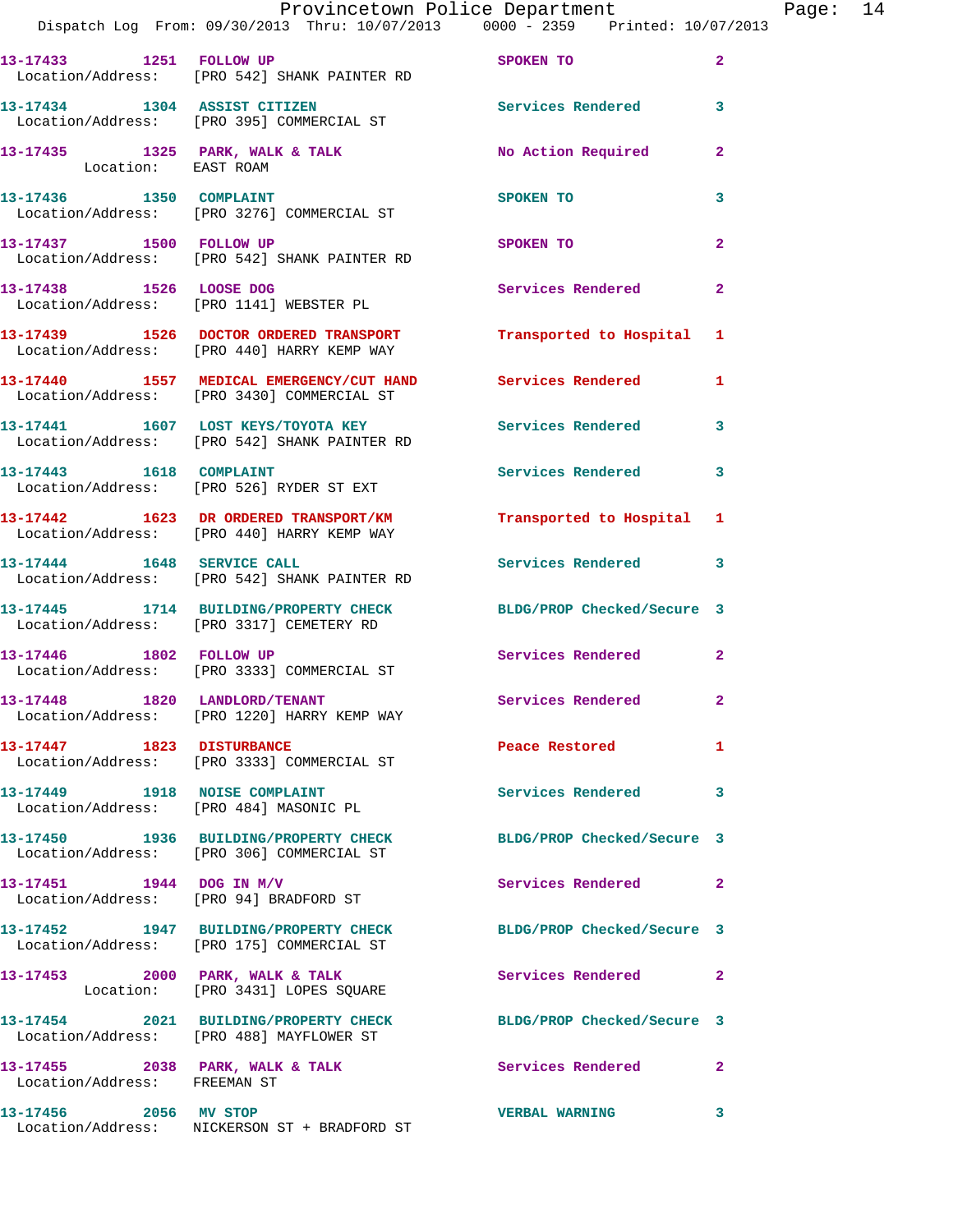|                                        | 13-17458 2247 FIREARMS / WEAPONS<br>Location/Address: [PRO 3443] COMMERCIAL ST                             | Unfounded                  | $\mathbf{2}$        |
|----------------------------------------|------------------------------------------------------------------------------------------------------------|----------------------------|---------------------|
| Refer To Arrest: 13-239-AR             | 13-17457 2252 DOMESTIC DISTURBANCE/ U/A Arrest(s) Made<br>Location/Address: [PRO 435] FRANKLIN ST          |                            | 1                   |
|                                        | 13-17460 2307 MV OBSERVANCE / ASSIGNMENT NO Action Required<br>Location/Address: BRADFORD ST + STANDISH ST |                            | 3                   |
|                                        | 13-17459 2317 COMPLAINT<br>Location/Address: [PRO 3331] COMMERCIAL ST                                      | Services Rendered          | 3                   |
| 13-17461 2358 COMPLAINT                | Location/Address: [PRO 3443] COMMERCIAL ST                                                                 | Unfounded                  | 3                   |
|                                        | 13-17462 2358 PARK, WALK & TALK<br>Location/Address: [PRO 2153] COMMERCIAL ST                              | Services Rendered          | $\overline{a}$      |
| For Date: 10/06/2013 - Sunday          |                                                                                                            |                            |                     |
| Location/Address: [PRO 444] HIGH POLE  | 13-17463 0008 BUILDING/PROPERTY CHECK BLDG/PROP Checked/Secure 3                                           |                            |                     |
| Refer To Arrest: 13-240-AR             | 13-17464 0012 COMPLAINT U/A<br>Location/Address: [PRO 208] COMMERCIAL ST                                   | Arrest(s) Made             | 3                   |
|                                        | 13-17465 0021 LOBBY TRAFFIC<br>Location/Address: [PRO 542] SHANK PAINTER RD                                | Services Rendered          | 2 <sup>1</sup><br>5 |
|                                        | 13-17466 0022 PARK, WALK & TALK<br>Location/Address: [PRO 2672] COMMERCIAL ST                              | Services Rendered          | $\overline{a}$      |
| 13-17468 0129 ALARM - GENERAL          | Location/Address: [PRO 105] COMMERCIAL ST                                                                  | Services Rendered          | 1                   |
|                                        | 13-17469 0137 BUILDING/PROPERTY CHECK<br>Location/Address: [PRO 2500] COMMERCIAL ST                        | BLDG/PROP Checked/Secure 3 |                     |
|                                        | 13-17470 0139 PARK, WALK & TALK<br>Location/Address: [PRO 165] COMMERCIAL ST                               | Services Rendered          | $\mathbf{2}$        |
| 13-17471 0146 DISTURBANCE              | Location/Address: [PRO 221] COMMERCIAL ST                                                                  | Services Rendered          | 1                   |
| Location/Address: [TRU] KNOWLES HTS    | 13-17472  0448 ASSIST AGENCY / MUTUAL AID  Services Rendered                                               |                            | 3                   |
|                                        | 13-17473 0458 BUILDING/PROPERTY CHECK<br>Location/Address: [PRO 2206] COMMERCIAL ST                        | BLDG/PROP Checked/Secure 3 |                     |
| Location/Address: [PRO 3259] MACMILLAN | 13-17474 0523 BUILDING/PROPERTY CHECK                                                                      | <b>Services Rendered</b>   | 3                   |
|                                        | 13-17475 0704 ALARM - FIRE<br>Location/Address: [PRO 440] HARRY KEMP WAY                                   | <b>Services Rendered</b>   | 1                   |
|                                        | 13-17488 0754 ON SCHOOL PREMISES<br>Location/Address: [PRO 569] WINSLOW ST                                 | No Action Required         | 3                   |
|                                        | 13-17476 0755 SUSPICIOUS ACTIVITY<br>Location/Address: [PRO 2616] COMMERCIAL ST                            | No Action Required         | 2                   |
|                                        | 13-17477 0819 SUSPICIOUS ACTIVITY<br>Location/Address: [PRO 2616] COMMERCIAL ST                            | SPOKEN TO                  | $\mathbf{2}$        |
| 13-17479 1039 FOLLOW UP                | Location/Address: [PRO 542] SHANK PAINTER RD                                                               | SPOKEN TO                  | $\mathbf{2}$        |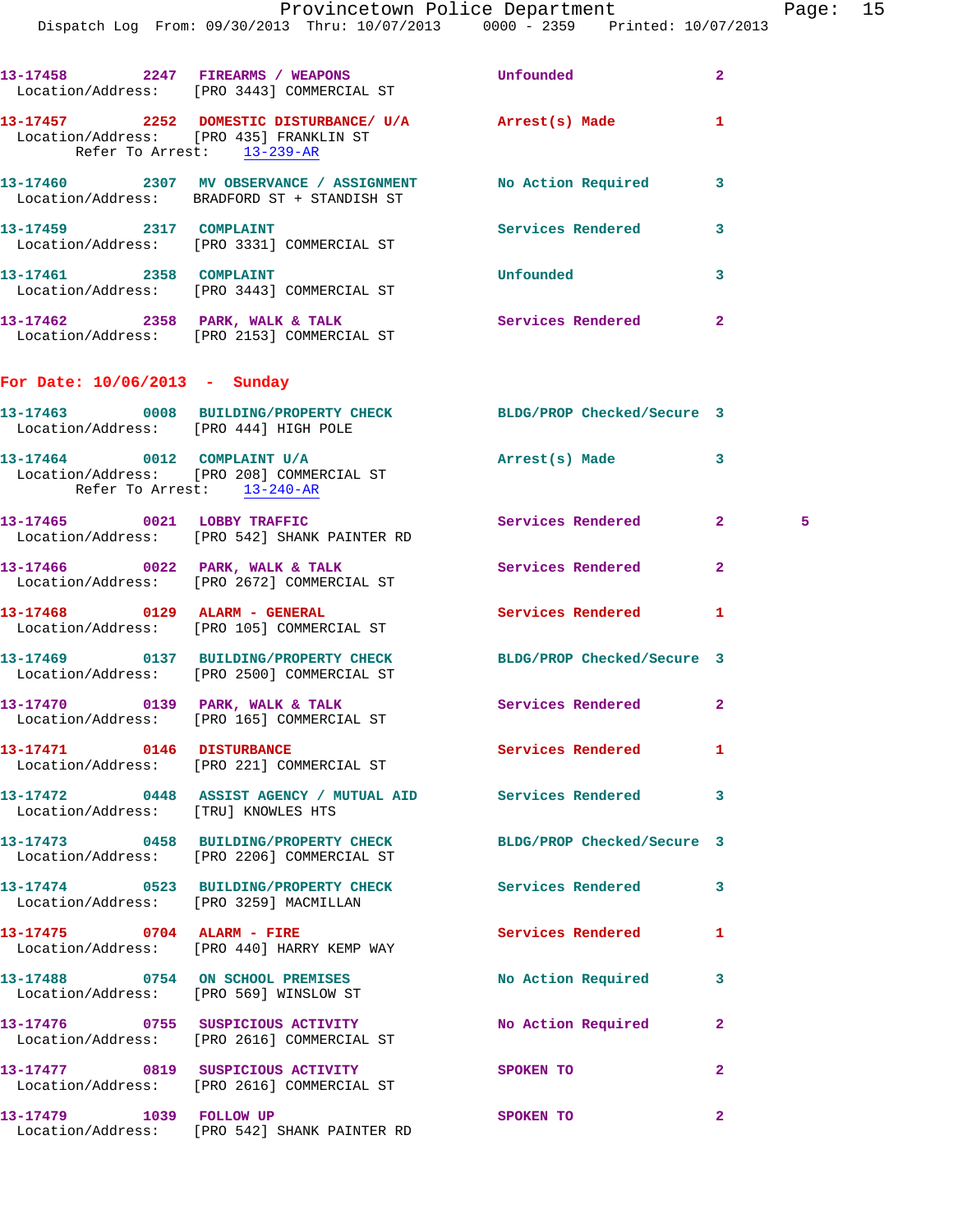**13-17480 1148 BUILDING/PROPERTY CHECK BLDG/PROP Checked/Secure 3**  Location/Address: [PRO 2543] MACMILLAN **13-17481 1152 BUILDING/PROPERTY CHECK BLDG/PROP Checked/Secure 3**  Location/Address: [PRO 2543] MACMILLAN WHARF **13-17482 1158 RESCUE CALL/UNFOUNDED Unfounded 1**  Location/Address: [PRO 1638] COMMERCIAL ST **13-17483 1300 BUILDING/PROPERTY CHECK BLDG/PROP Checked/Secure 3**  Location/Address: [PRO 2] ALDEN ST **13-17485 1309 MV OBSERVANCE / ASSIGNMENT Services Rendered 3**  Location/Address: [PRO 2577] BRADFORD ST **13-17486 1315 VERBAL STOP SIGN VERBAL WARNING 3**  Location/Address: [PRO 3650] BRADFORD ST **13-17487 1322 FOLLOW UP Transported to Hospital 2**  Location/Address: [PRO 2616] COMMERCIAL ST **13-17489 1337 CHEST PAINS/TRANSPORT Transported to Hospital 1**  Location/Address: [PRO 1013] NELSON AVE **13-17490 1342 MEDICAL EMERGENCY Transported to Hospital 1**  Location/Address: [PRO 2616] COMMERCIAL ST 13-17491 1355 PARK, WALK & TALK **Services Rendered** 2 Location/Address: [PRO 223] COMMERCIAL ST **13-17493 1401 BUILDING/PROPERTY CHECK BLDG/PROP Checked/Secure 3**  Location/Address: [PRO 440] HARRY KEMP WAY **13-17492 1403 MEDICAL EMERGENCY Transported to Hospital 1**  Location/Address: BRADFORD ST **13-17495 1414 BUILDING/PROPERTY CHECK BLDG/PROP Checked/Secure 3**  Location/Address: [PRO 444] HIGH POLE HILL **13-17496 1503 FOLLOW UP SPOKEN TO 2**  Location/Address: [PRO 542] SHANK PAINTER RD 13-17497 1625 FOLLOW UP **No Action Required** 2 Location/Address: [PRO 414] CONWELL ST **13-17498 1754 ALARM - GENERAL Services Rendered 1**  Location/Address: [PRO 3374] COMMERCIAL ST **13-17501 1756 LOST IPHONE 5 Services Rendered 3**  Location/Address: [PRO 2543] MACMILLAN WHARF **13-17499 1808 BUILDING/PROPERTY CHECK BLDG/PROP Checked/Secure 3**  Location/Address: [PRO 175] COMMERCIAL ST **13-17500 1810 MV STOP VERBAL WARNING 3**  Location/Address: 'ATLANTIC AVE + COMMERCIAL ST **13-17502 1841 ALARM - FIRE False Alarm 1**  Location/Address: [PRO 3670] SHANK PAINTER RD **13-17504 1920 BUILDING/PROPERTY CHECK BLDG/PROP Checked/Secure 3**  Location/Address: [PRO 175] COMMERCIAL ST **13-17505 2007 BUILDING/PROPERTY CHECK BLDG/PROP Checked/Secure 3**  Location/Address: [PRO 16] BRADFORD ST **13-17506 2017 MV OBSERVANCE / ASSIGNMENT No Action Required 3**  Location/Address: BRADFORD ST + HOWLAND ST

**13-17507 2023 MV STOP VERBAL WARNING 3**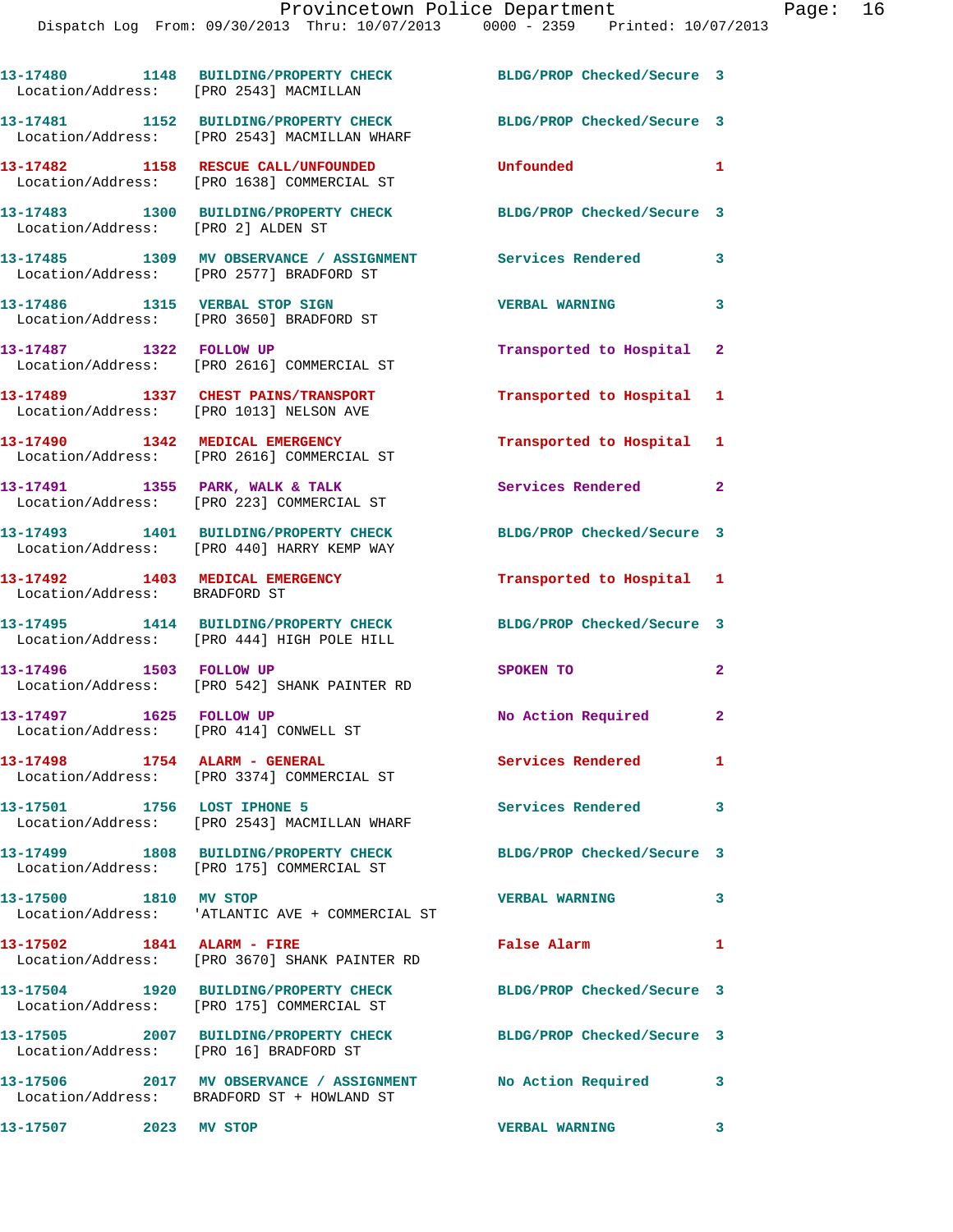|                                        | Provincetown Police Department<br>Dispatch Log From: 09/30/2013 Thru: 10/07/2013 0000 - 2359 Printed: 10/07/2013 |                            |    |
|----------------------------------------|------------------------------------------------------------------------------------------------------------------|----------------------------|----|
| Location/Address: KENDALL LN           |                                                                                                                  |                            |    |
| Location/Address: MECHANIC ST          | 13-17508 2024 ASSIST AGENCY / WATER DEPT Taken/Referred to Other                                                 |                            | 3  |
| 13-17509 2040 MV STOP                  | Location/Address: BRADFORD ST + HANCOCK ST                                                                       | <b>VERBAL WARNING</b>      | 3  |
|                                        | 13-17510 2050 PARKING COMPLAINT / GENERAL Services Rendered<br>Location/Address: [PRO 1627] COMMERCIAL ST        |                            | 3  |
|                                        | 13-17511 2107 BUILDING/PROPERTY CHECK<br>Location/Address: [PRO 545] SHANKPAINTER RD                             | BLDG/PROP Checked/Secure 3 |    |
|                                        | 13-17512 2108 BUILDING/PROPERTY CHECK Services Rendered<br>Location/Address: [PRO 2483] COMMERCIAL ST            |                            | 3  |
|                                        | 13-17513 2141 BUILDING/PROPERTY CHECK<br>Location/Address: [PRO 530] SHANKPAINTER RD                             | BLDG/PROP Checked/Secure 3 |    |
| Location/Address: [PRO 59] BRADFORD ST | 13-17514 2150 BUILDING/PROPERTY CHECK BLDG/PROP Checked/Secure 3                                                 |                            |    |
|                                        | 13-17515 2219 BUILDING/PROPERTY CHECK<br>Location/Address: [PRO 3287] ROUTE 6                                    | <b>Services Rendered</b>   | 3  |
|                                        | 13-17516 2318 BUILDING/PROPERTY CHECK BLDG/PROP Checked/Secure 3<br>Location/Address: [PRO 2206] COMMERCIAL ST   |                            |    |
| Location/Address: [PRO 3259] MACMILLAN | 13-17517 2322 BUILDING/PROPERTY CHECK                                                                            | BLDG/PROP Checked/Secure 3 |    |
|                                        | 13-17518 2330 BUILDING/PROPERTY CHECK BLDG/PROP Checked/Secure 3<br>Location/Address: [PRO 519] RACE POINT RD    |                            |    |
|                                        | 13-17519 2335 MV OBSERVANCE / ASSIGNMENT Services Rendered<br>Location/Address: HOWLAND ST + BRADFORD ST         |                            | 3  |
| 13-17520 2352 MEDICAL EMERGENCY        | Location/Address: [PRO 557] TREMONT ST                                                                           | Services Rendered          | 1  |
| For Date: $10/07/2013$ - Monday        |                                                                                                                  |                            |    |
|                                        | 13-17521 0010 BUILDING/PROPERTY CHECK BLDG/PROP Checked/Secure 3<br>Location/Address: [PRO 444] HIGH POLE HILL   |                            |    |
|                                        | 13-17522 0032 MV OBSERVANCE / ASSIGNMENT<br>Location/Address: BRADFORD ST + RYDER ST                             | <b>Services Rendered</b>   | 3. |
|                                        | 13-17523 0035 BUILDING/PROPERTY CHECK<br>Location/Address: [PRO 16] MAYFLOWER AVE                                | BLDG/PROP Checked/Secure 3 |    |
|                                        | 13-17524 0137 BUILDING/PROPERTY CHECK<br>Location/Address: [PRO 545] SHANKPAINTER RD                             | BLDG/PROP Checked/Secure 3 |    |
| Location/Address: [PRO 3287] ROUTE 6   | 13-17525 0218 BUILDING/PROPERTY CHECK                                                                            | BLDG/PROP Checked/Secure 3 |    |

**13-17526 0303 BUILDING/PROPERTY CHECK BLDG/PROP Checked/Secure 3**  Location/Address: [PRO 2898] JEROME SMITH RD **13-17527 0507 BUILDING/PROPERTY CHECK BLDG/PROP Checked/Secure 3**  Location/Address: [PRO 530] SHANK PAINTER RD **13-17528 0512 BUILDING/PROPERTY CHECK BLDG/PROP Checked/Secure 3**  Location/Address: [PRO 1638] COMMERCIAL ST **13-17529 0608 FLIGHT COVERAGE Services Rendered 2** 

Location/Address: [PRO 516] RACE POINT RD

Page:  $17$ <br>13